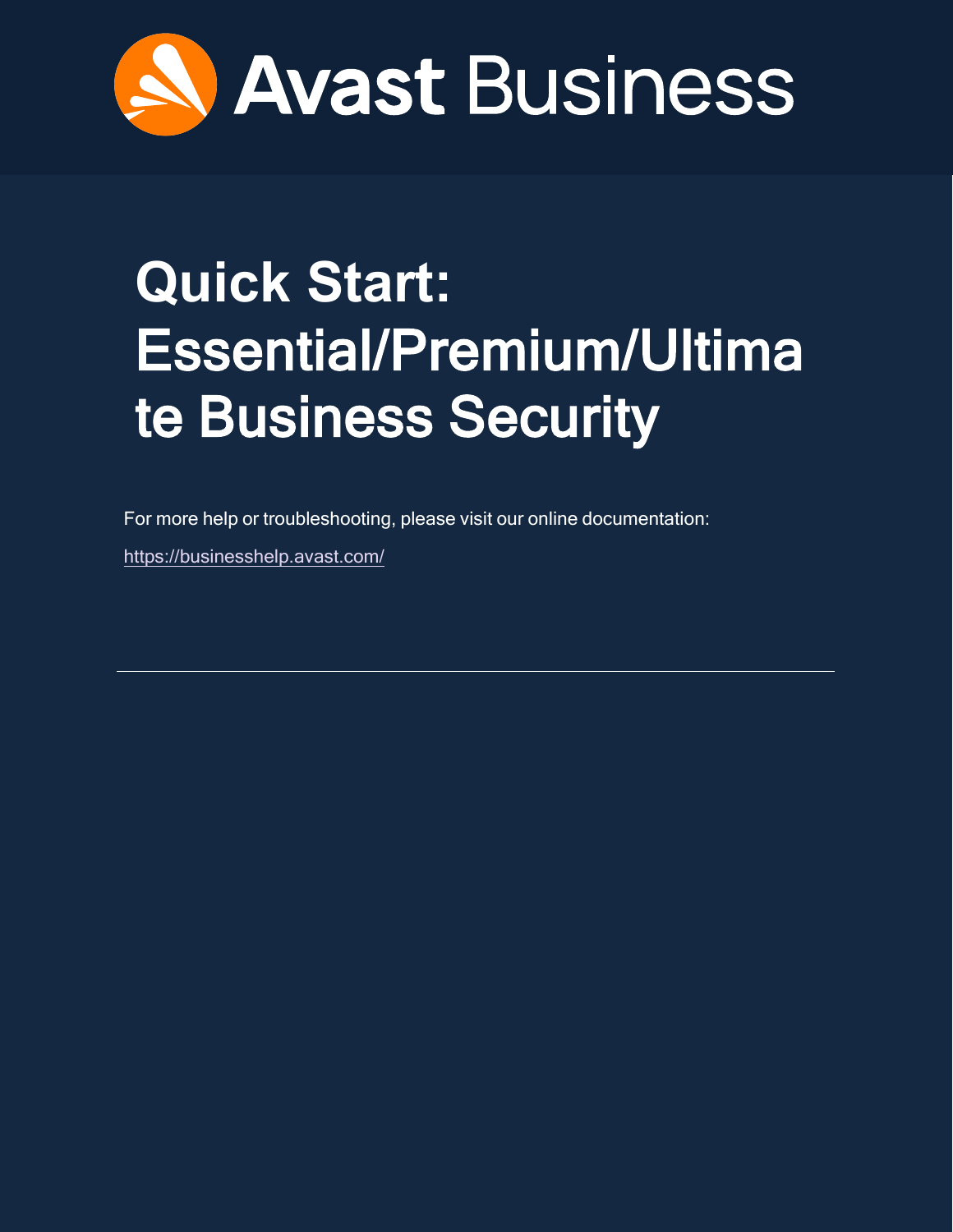# <span id="page-1-0"></span>Table of Contents

| Setting Up your Device <b>Manual According to the Setting Up your Device Manual According to Setting Up</b>             |  |
|-------------------------------------------------------------------------------------------------------------------------|--|
|                                                                                                                         |  |
|                                                                                                                         |  |
|                                                                                                                         |  |
|                                                                                                                         |  |
|                                                                                                                         |  |
| Installing Essential/Premium/Ultimate Business Security on Devices <b>Multimeral Times</b> 7                            |  |
|                                                                                                                         |  |
| Recommended Components for Servers and Workstations <b>Multipler 2018</b>                                               |  |
|                                                                                                                         |  |
|                                                                                                                         |  |
|                                                                                                                         |  |
| Configuring Settings <b>Manual Manual Configurer 10</b>                                                                 |  |
| Settings Configuration and Components <b>Manual Components</b> 2008 and 2008 and 2008 and 2008 and 2008 and 2008 and 20 |  |
|                                                                                                                         |  |
|                                                                                                                         |  |
|                                                                                                                         |  |
|                                                                                                                         |  |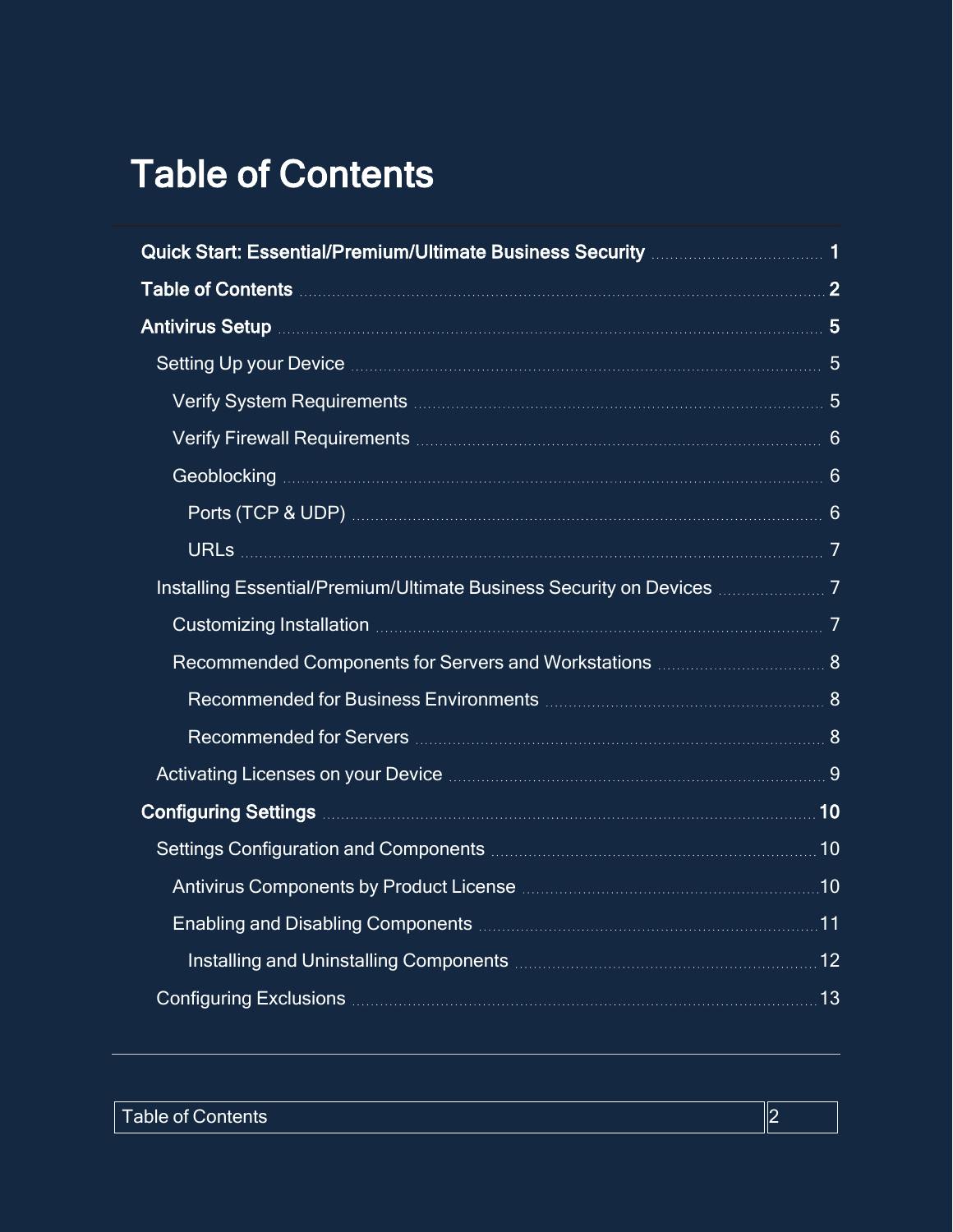|                                                                                                                                                                               | 13  |
|-------------------------------------------------------------------------------------------------------------------------------------------------------------------------------|-----|
|                                                                                                                                                                               | 13  |
|                                                                                                                                                                               | .14 |
| Configuring Automatic Updates <b>Manual Action Configuring Automatic Updates</b>                                                                                              | 14  |
|                                                                                                                                                                               |     |
|                                                                                                                                                                               | .15 |
|                                                                                                                                                                               | 15  |
|                                                                                                                                                                               | 15  |
| Sensitivity <b>Sensitivity Constitution Constitution Constitution Constitution Constitution Constitution Constitution Constitution Constitution Constitution Constitution</b> | 15  |
| Scan Areas                                                                                                                                                                    | 16  |
| Packers and Archives                                                                                                                                                          | 16  |
| File Types                                                                                                                                                                    | 17  |
| Exceptions                                                                                                                                                                    | 18  |
|                                                                                                                                                                               | 18  |
| Sensitivity <b>Sensitivity</b> Sensitivity <b>Sensitivity Sensitivity Constitution Constitution</b>                                                                           | 18  |
|                                                                                                                                                                               | 18  |
| <b>File Types</b>                                                                                                                                                             | 19  |
|                                                                                                                                                                               | 20  |
| Sensitivitv                                                                                                                                                                   | 20  |
| <b>Packers and Archives</b>                                                                                                                                                   | 20  |
| <b>File Types</b>                                                                                                                                                             | 20  |
|                                                                                                                                                                               | 21  |
| <b>Sensitivity</b>                                                                                                                                                            | 21  |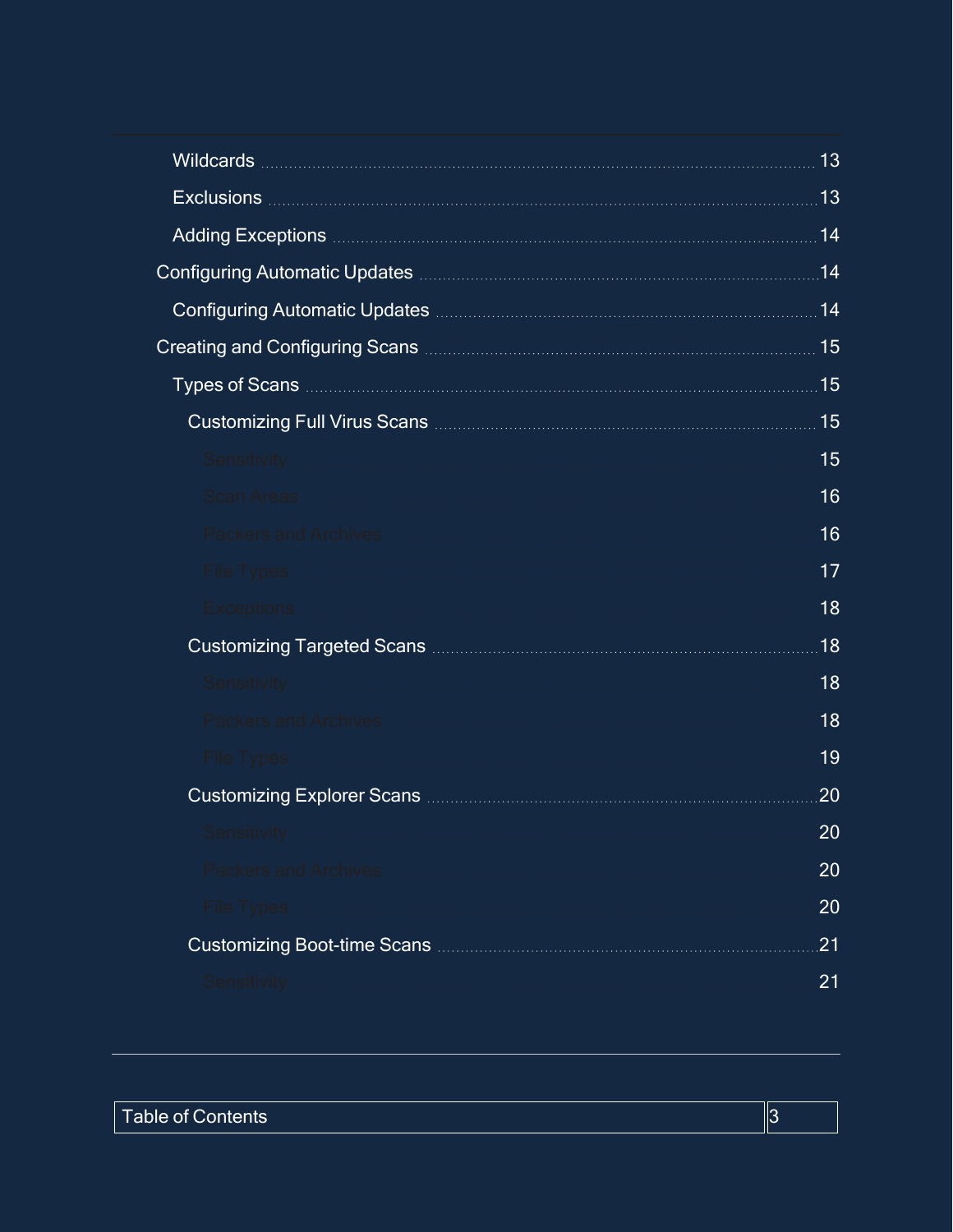| Glossary | -251 |
|----------|------|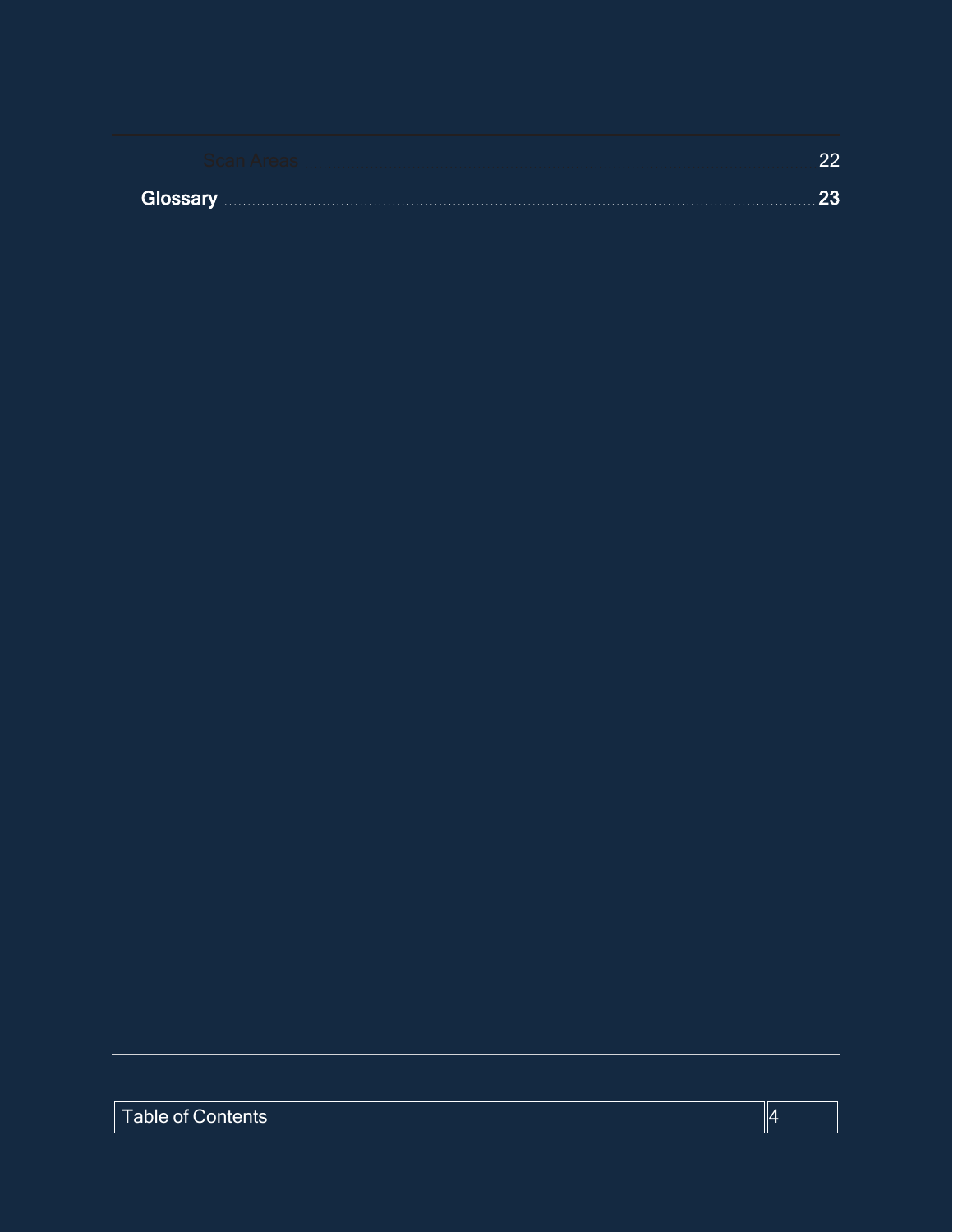# <span id="page-4-1"></span><span id="page-4-0"></span>Antivirus Setup

# <span id="page-4-2"></span>Setting Up your Device

# Verify System Requirements

# Windows:

- $11 x64$ ,  $x86$
- $\cdot$  10 all versions except Mobile and IoT Core Edition x64, x86
- 8/8.1 all versions except RT and Starter Edition  $x64$ ,  $x86$
- $\cdot$  7 SP1 requires [KB3033929](AV213Reqs.htm) requires KB3033929 x64, x86
- Server 2022, 2019, 2016, 2012 any edition with latest service pack excluding Server Core — x64
- $\cdot$  Server 2008 R2 requires [KB3033929](AV213Reqs.htm)requiresKB3033929 x64
- Small Business Server 2011 x64

### Supported applications:

- <sup>l</sup> Exchange Server 2022, 2019, 2016, 2013, 2010
- SharePoint Server 2019, 2016, 2012, 2010
- SharePoint Services 3.0 and higher

### Mac:

### We support ARM-based chips on MacOS devices.

• MacOS 10.11 (El Capitan or later with at least 500MB free disk space), prefer 11.x Big Sur or later

# Linux: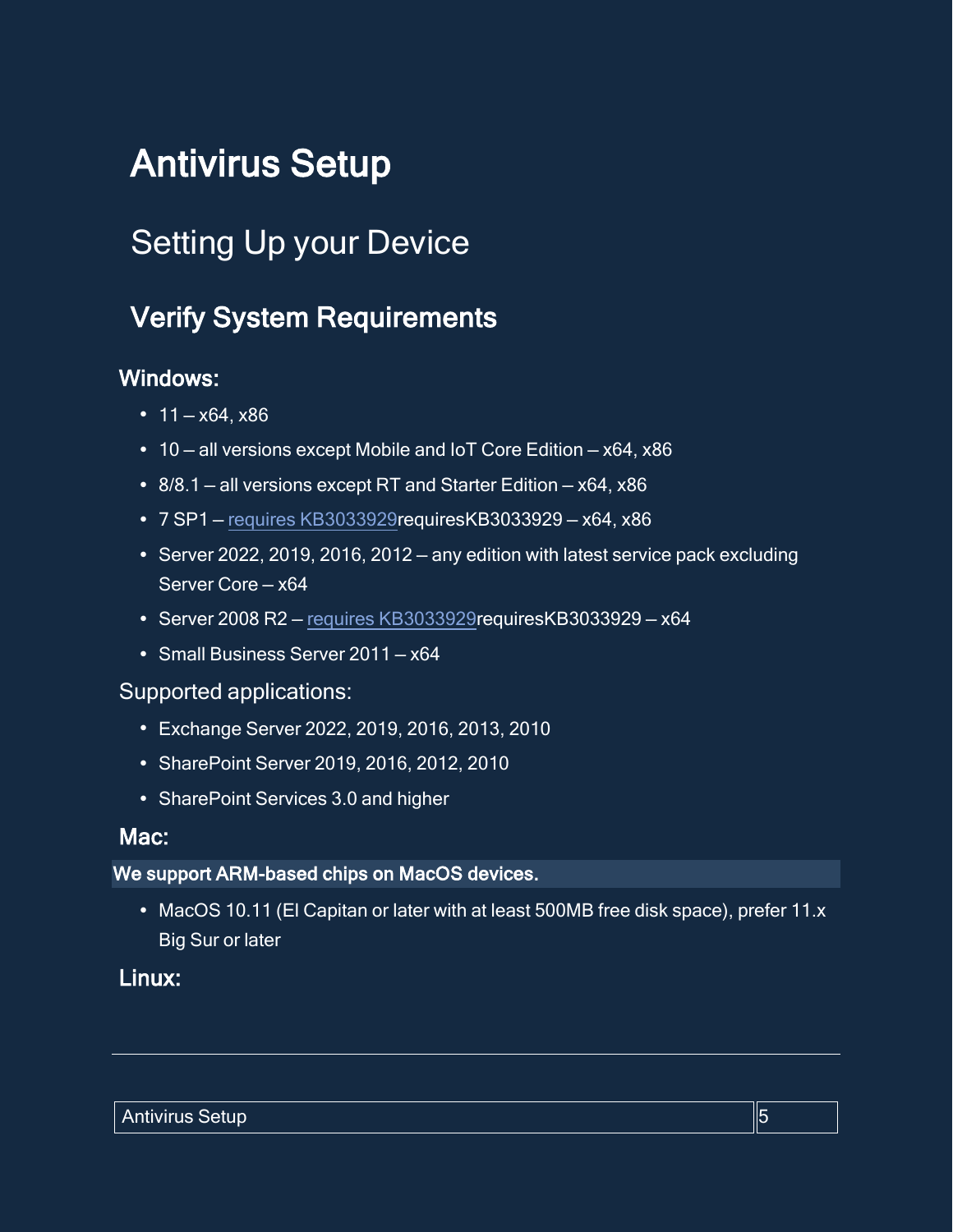- CentOS 7 and above
- Debian 8 and above
- Red Hat Enterprise Linux 7.4 and above
- Ubuntu LTS 16.04 and above

# Android:

• Android 6.0 (Marshmallow) or higher

# iPhone/iPod touch:

• iOS 13.0 or higher

# iPad:

<span id="page-5-0"></span>• iPadOS 13.0 or higher

# Verify Firewall Requirements

<span id="page-5-1"></span>For overall functionality, and to enable the Antivirus clients to authenticate/update, you must allow certain ports and URL addresses through your Firewall or Proxy Server.

# **Geoblocking**

Avast web services are hosted in many countries around the world. Therefore, we do not recommend geoblocking in your firewall settings.

If geoblocking is necessary, we recommend you set URL Allow rules to supercede geoblocking, so Avast traffic can still be allowed.

# <span id="page-5-2"></span>Ports (TCP & UDP)

- 53 Secure DNS services (only if using Real Site component)
- 80 Internet Vulnerability Checks and Feature Updates
- 443 Encrypted communication (only if using Real Site component)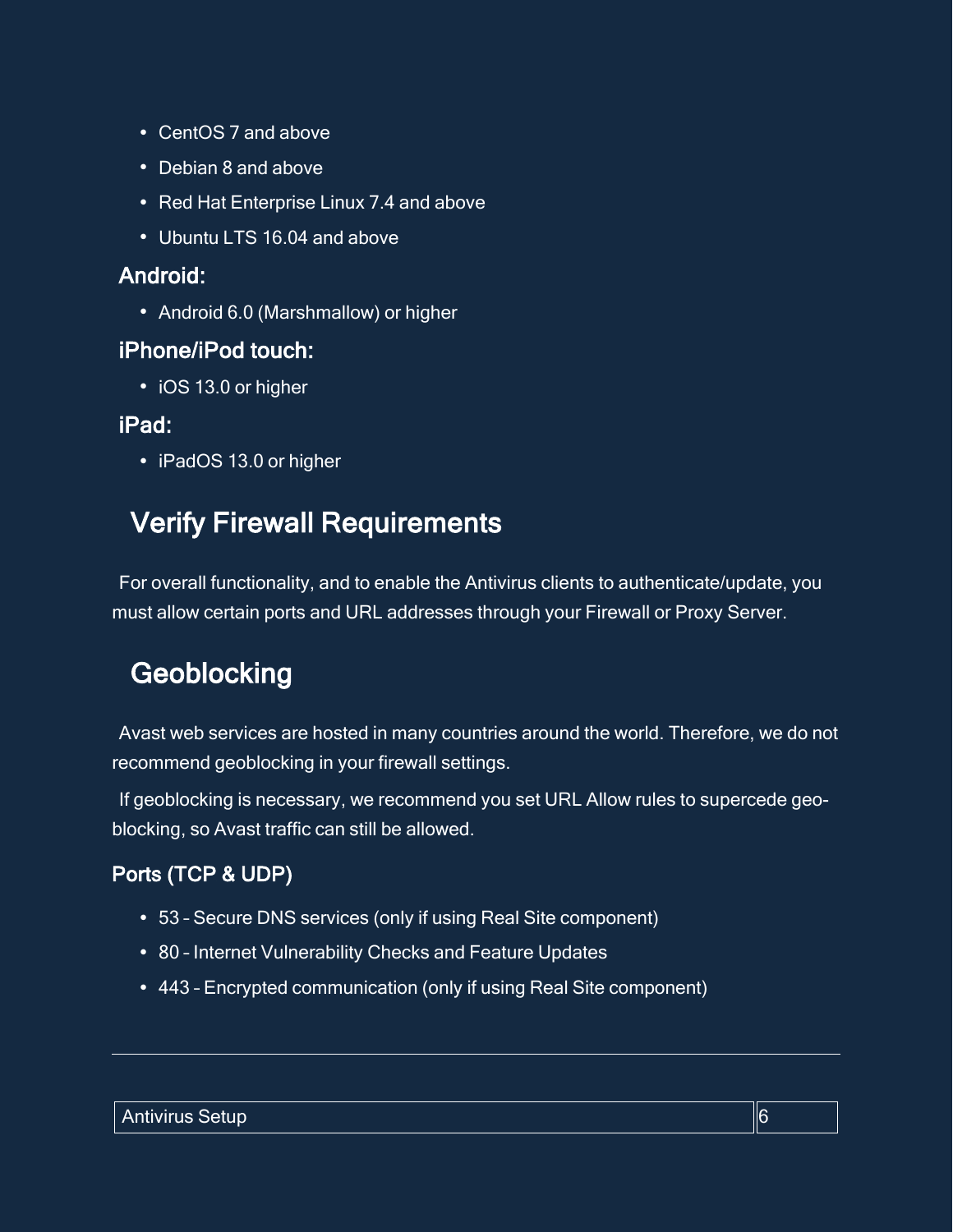# <span id="page-6-0"></span>URLs

- \* avast com
- <span id="page-6-1"></span>• \*.avcdn.net

# Installing Essential/Premium/Ultimate Business Security on Devices

For unmanaged Essential/Premium/Ultimate Business Security, you can download the installer from [https://www.avast.com/installation-files.](https://www.avast.com/installation-files) Click on the Business tab and select either the Online or Offline installer for the Antivirus version you purchased. When the installer is downloaded, you can run it on the device you would like to install Antivirus on.

If you select the Online installer, the other services will be downloaded upon installation of the Antivirus agent. This option is not recommended if you are installing Antivirus on multiple devices at the same, as each machine will individually contact Avast servers to download the other services.

# <span id="page-6-2"></span>Customizing Installation

- 1. Copy the installer file to a location accessible by the end device
- 2. Double-click on the installer file to run it
- 3. If asked to allow the application to make changes to your device, click Yes
- 4. Click Customize, then do one of the following:
	- Select Recommended protection to install all components
	- Select Minimal protection to install only File, Web, and Mail Shield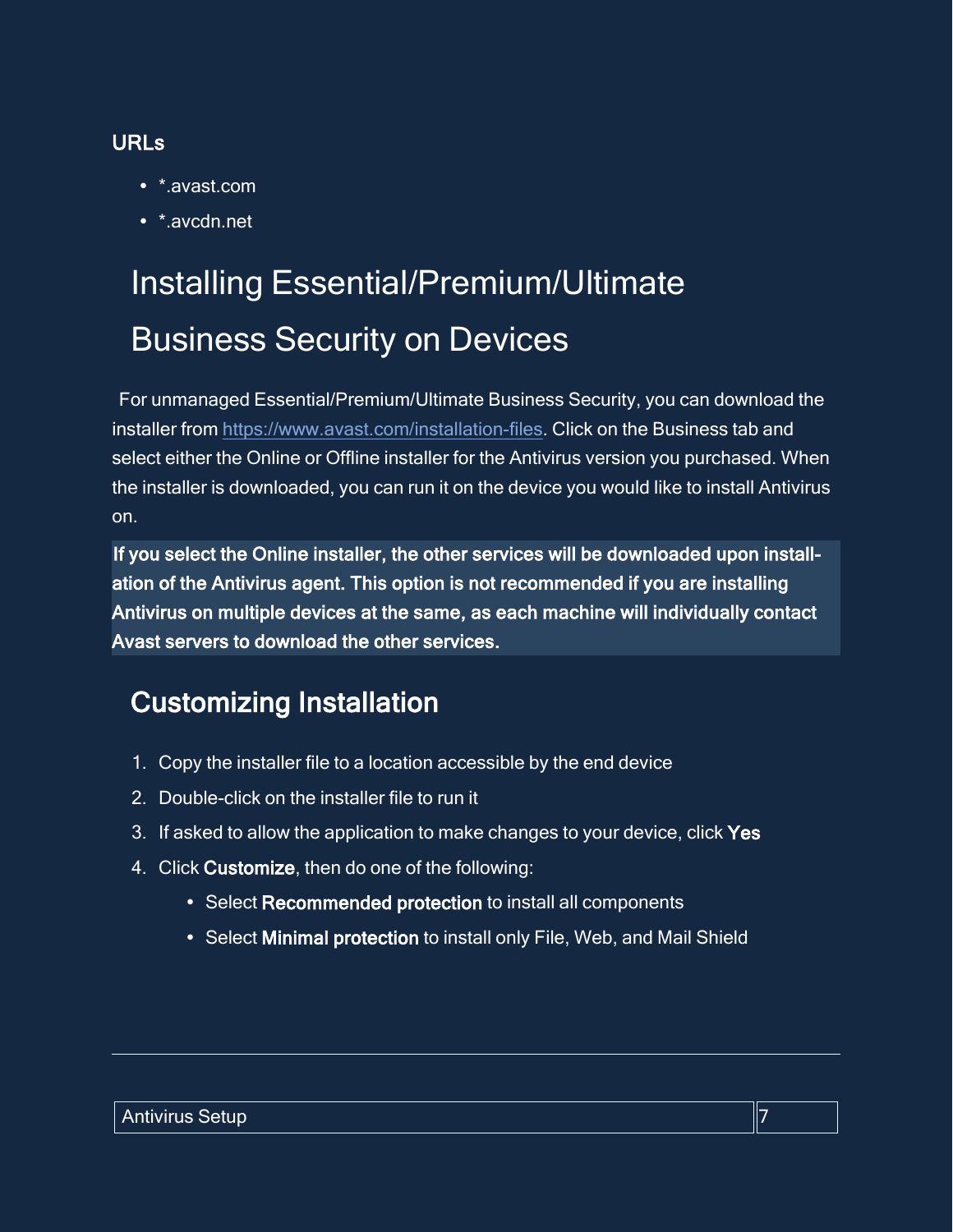- Select Custom protection so you can check and uncheck the specific components you would like to install.
- 5. Click Install and wait while Essential/Premium/Ultimate Business Security is installed on your device
- <span id="page-7-0"></span>6. When prompted, restart the device

# Recommended Components for Servers and Work-

# stations

A Business environment has different needs than those of consumers, and therefore certain components are not recommended for use in such a network even though they are available in Essential/Premium/Ultimate Business Security.

# <span id="page-7-1"></span>Recommended for Business Environments

The following components should be uninstalled completely or disabled by setting the sliders to Off:

- Real Site
- Network Inspector

If these components are not removed, you may encounter instability in the network, slower computer operation, or errors.

# <span id="page-7-2"></span>Recommended for Servers

The following components should be uninstalled completely or disabled on servers by setting the sliders to Off or by not installing them on the device entirely:

- Web Shield
- Mail Shield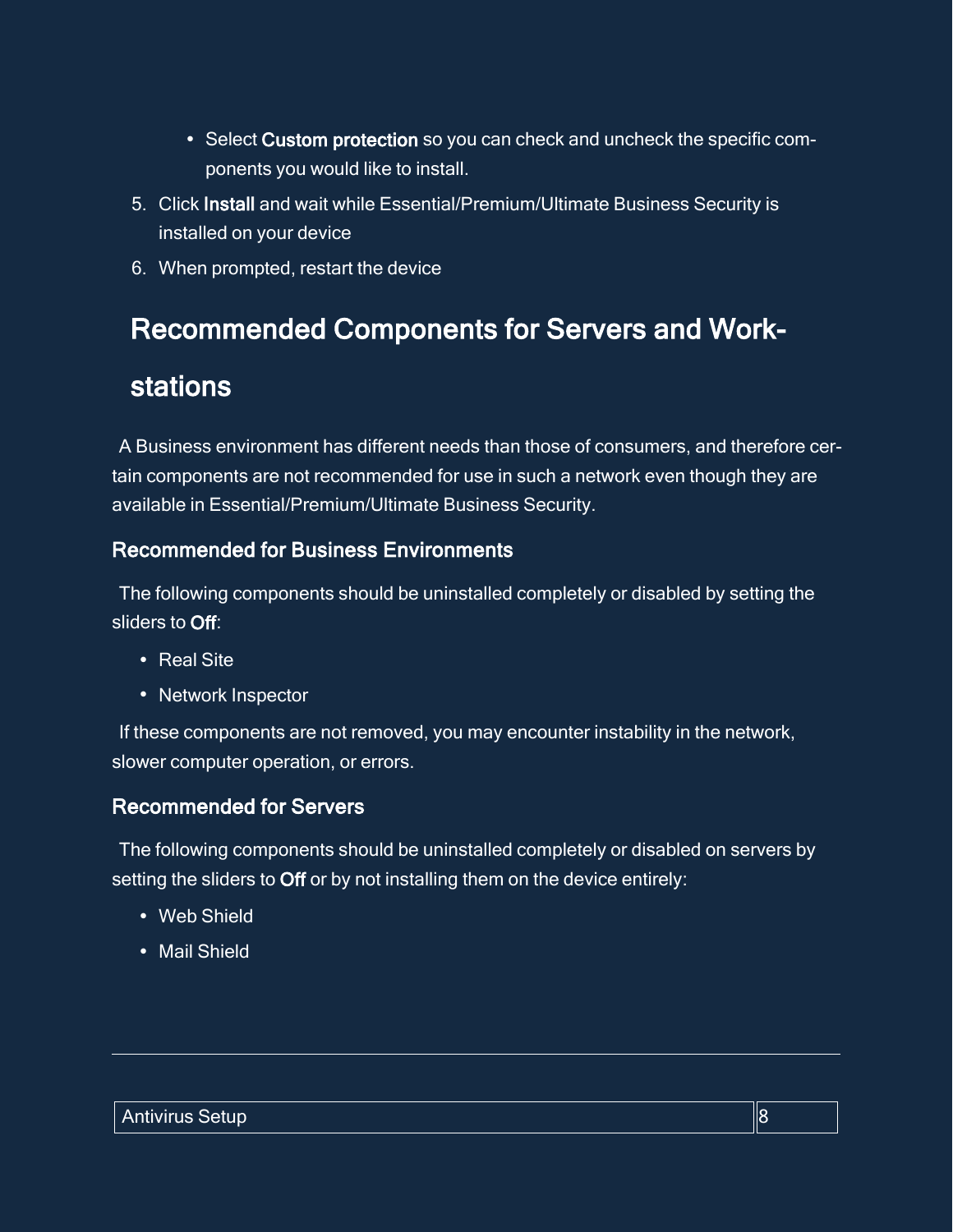# <span id="page-8-0"></span>Activating Licenses on your Device

You can activate your Essential/Premium/Ultimate Business Security subscription after you have installed the program on your device(s).

- 1. Open the Essential/Premium/Ultimate Business Security UI on the device
- 2. Click Menu
- 3. Click Enter activation code
- 4. Type in your activation code/wallet key, then click Enter
- 5. If necessary, confirm the details of your subscription and the involved components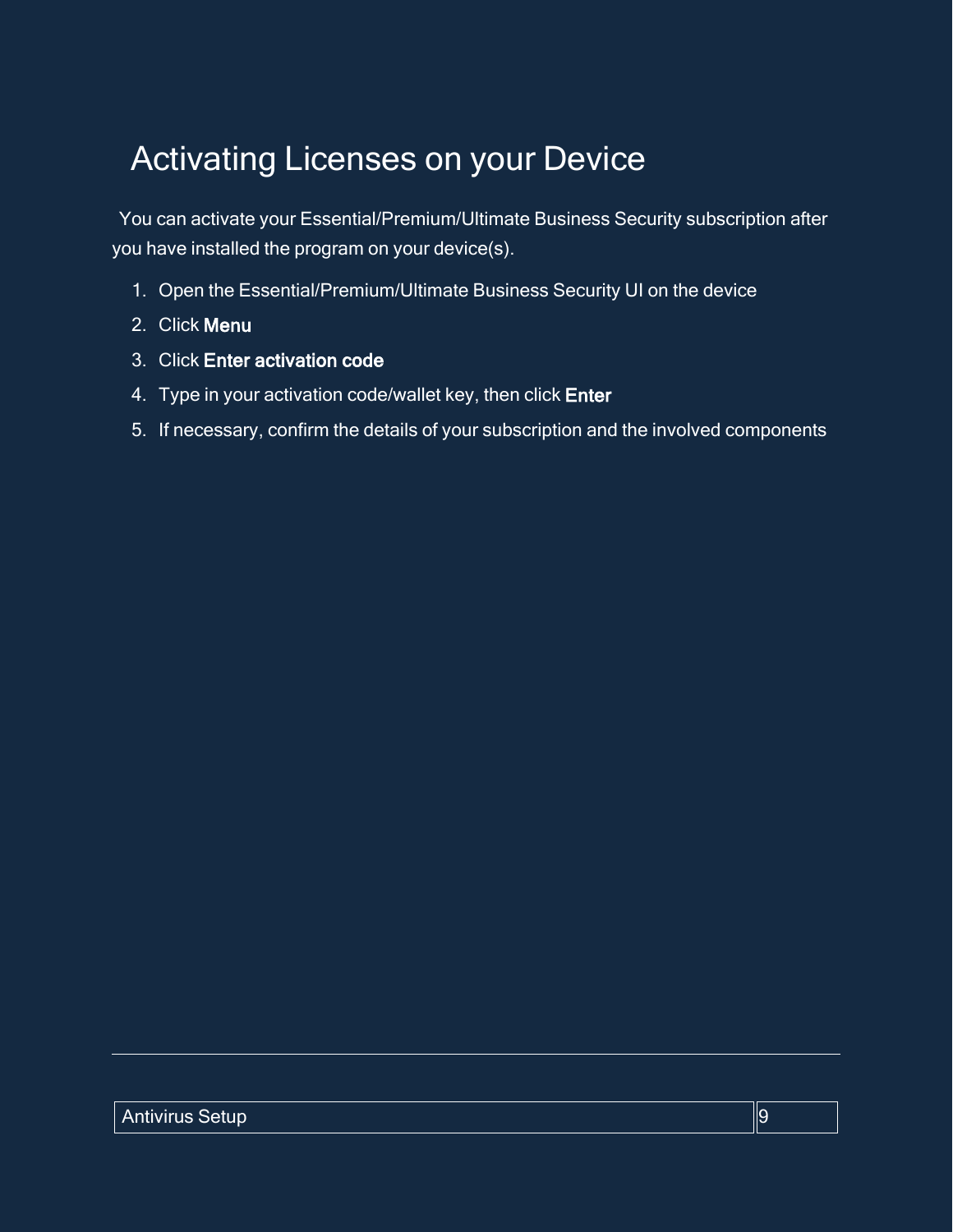# <span id="page-9-1"></span><span id="page-9-0"></span>Configuring Settings

# Settings Configuration and Components

<span id="page-9-2"></span>There are many components that come along with Essential/Premium/Ultimate Business Security, both in the baseline Antivirus and in the Pro and Plus versions.

# Antivirus Components by Product License

| Component                   | <b>Essential</b> | Premium                                    | Ultimate Business |
|-----------------------------|------------------|--------------------------------------------|-------------------|
|                             |                  | <b>Business Security Business Security</b> | <b>Security</b>   |
| <b>File Shield</b>          | X                | X                                          | X                 |
| <b>Web Shield</b>           | X                | $\sf X$                                    | X                 |
| <b>Mail Shield</b>          | X                | X                                          | X                 |
| <b>Behavior Shield</b>      | X                | X                                          | X                 |
| <b>Remote Access Shield</b> |                  | X                                          | X                 |
| <b>Network Inspector</b>    | X                | X                                          | X                 |
| <b>Real Site</b>            | X                | X                                          | X                 |
| <b>Firewall</b>             | X                | $\mathsf{X}$                               | X                 |
| <b>Sandbox</b>              | X                | X                                          | X                 |
| <b>Exchange</b>             |                  | X                                          | X                 |
| <b>Sharepoint</b>           |                  | X                                          | X                 |
| <b>Webcam Shield</b>        |                  | X                                          | X                 |
| <b>VPN</b>                  |                  | X                                          | X                 |
| <b>Data Shredder</b>        |                  | X                                          | X                 |
| <b>Passwords</b>            |                  | X                                          | X                 |
| <b>Password Protection</b>  |                  | $\sf X$                                    | X                 |

| <b>Configuring Settings</b> | ∥10 |
|-----------------------------|-----|
|                             |     |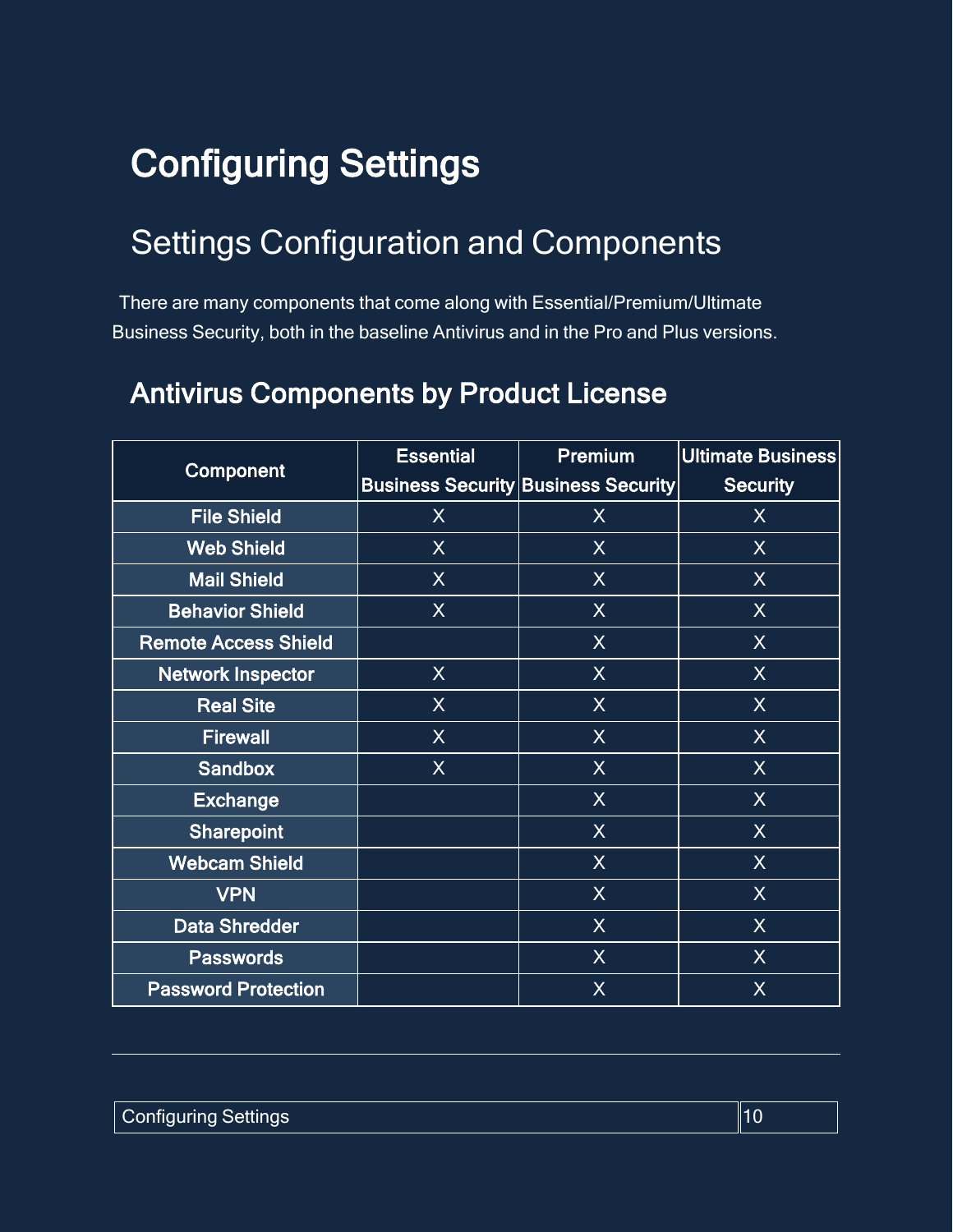| Component                  | <b>Essential</b> | <b>Premium</b>                             | Ultimate Business |
|----------------------------|------------------|--------------------------------------------|-------------------|
|                            |                  | <b>Business Security Business Security</b> | <b>Security</b>   |
| <b>Software Updater</b>    | $\overline{X}$   | $\sf X$                                    | $\overline{X}$    |
| <b>Browser Cleanup</b>     |                  | X                                          | X                 |
| <b>Rescue Disk</b>         | $\sf X$          | $\sf X$                                    | $\mathsf{X}$      |
| <b>File Scanner</b>        | $\sf X$          | $\overline{\mathsf{X}}$                    | $\sf X$           |
| <b>Photo Vault</b>         | $\sf X$          | $\sf X$                                    | $\mathsf{X}$      |
| <b>Identity Protection</b> | $\sf X$          | $\sf X$                                    | X                 |
| <b>App Lock</b>            | $\sf X$          | $\sf X$                                    | $\sf X$           |
| <b>Anti-Theft</b>          | $\mathsf{X}$     | $\sf X$                                    | X                 |
| <b>Camera Trap</b>         | $\sf X$          | $\sf X$                                    | $\sf X$           |
| <b>Last Known Location</b> | $\sf X$          | $\sf X$                                    | $\sf X$           |
| <b>SIM Security</b>        | $\sf X$          | $\sf X$                                    | X                 |
| <b>Call Blocker</b>        | $\overline{X}$   | $\sf X$                                    | X                 |
| <b>Power Save</b>          | $\sf X$          | $\mathsf{X}$                               | $\sf X$           |
| <b>Boost RAM</b>           | $\mathsf{X}$     | $\overline{\mathsf{X}}$                    | $\mathsf{X}$      |
| <b>Clean Junk</b>          | $\sf X$          | $\sf X$                                    | X                 |
| <b>Wi-Fi Speed Test</b>    | $\sf X$          | $\mathsf{X}$                               | $\mathsf{X}$      |
| <b>Wi-Fi Security</b>      | $\mathsf{X}$     | $\mathsf{X}$                               | X                 |
| <b>App Insights</b>        | $\sf X$          | $\mathsf{X}$                               | $\sf X$           |
| <b>VPN Standalone App</b>  | $\sf X$          | $\sf X$                                    | $\sf X$           |

# <span id="page-10-0"></span>Enabling and Disabling Components

Many of the shields and tools available in Essential/Premium/Ultimate Business Security can be enabled or disabled on the device. This is especially useful if you are trying to install only a few of the components on a server, or just keeping your number of tools to a minimum. Some tools, however, can only be installed or uninstalled entirely, such as Sandbox and Rescue Disk.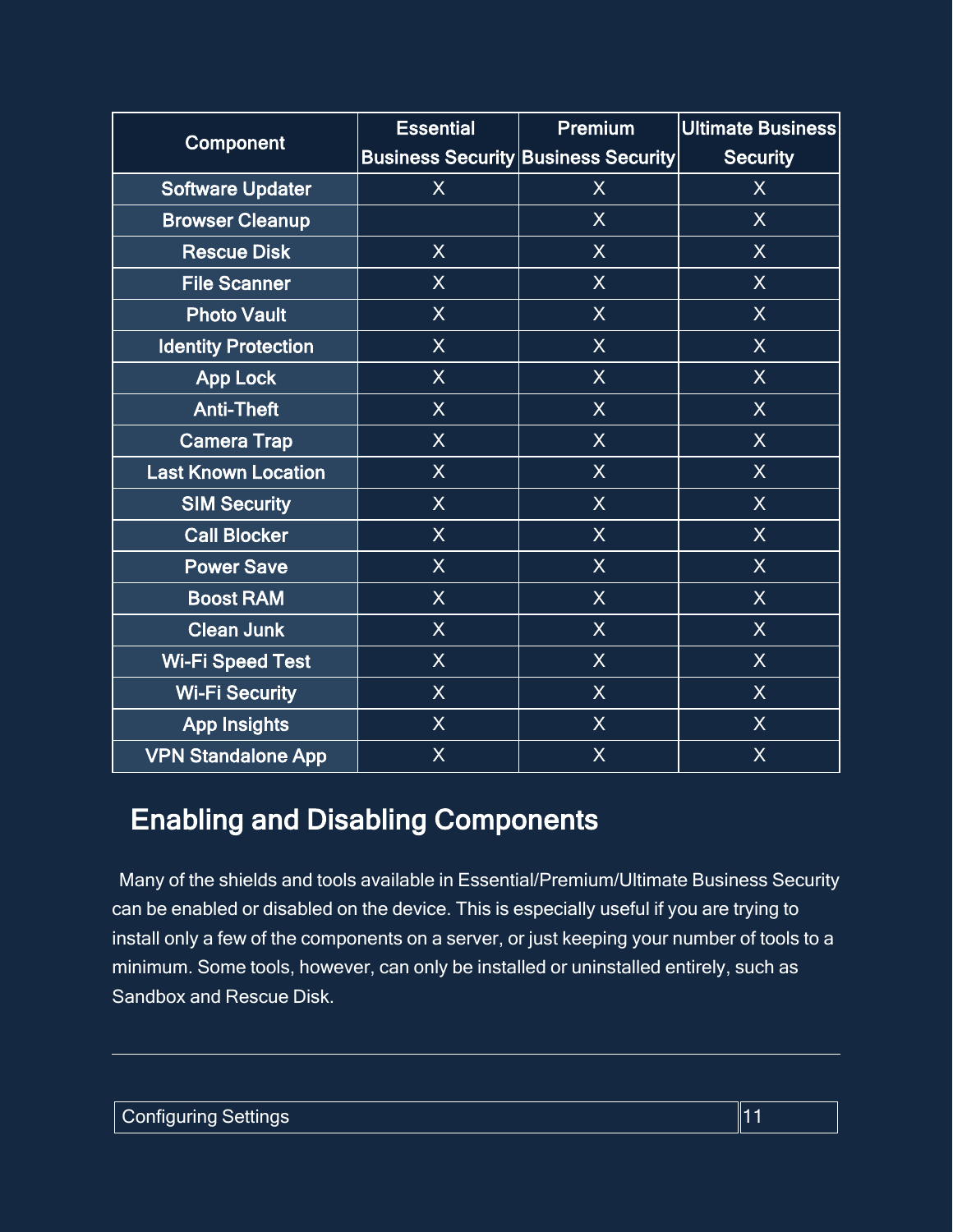- 1. Open the Essential/Premium/Ultimate Business Security client UI
- 2. Click on the proper tab for the component you are trying to enable or disable:
	- Protection: File Shield, Web Shield, Mail Shield, Behavior Shield, Sandbox, Network Inspector, Real Site, Firewall
	- Privacy: Passwords, Anti-Spam, Data Shredder, Webcam Shield
	- Performance: Software Updater
- 3. Click on the button for the component
- 4. Beside the component you want to alter, do one of the following:
	- To enable the component, move the slider to On
	- $\bullet$  To disable the component, move the slider to Off
- <span id="page-11-0"></span>5. If required, confirm your choice

# Installing and Uninstalling Components

Most Active Protection features are installed with Essential/Premium/Ultimate Business Security, but these components can be uninstalled and reinstalled as needed via the Troubleshooting menu. MacOS X protection components cannot be installed or uninstalled but can be turned off.

- 1. Open the Essential/Premium/Ultimate Business Security client UI
- 2. Navigate to Menu ▸ Settings ▸ General ▸ Troubleshooting
- 3. Click Add/Modify Components
- 4. Beside the components you want to alter, do one of the following:
	- If the component is not yet installed, check the box beside it
	- If the component is already installed, uncheck the box beside it
- 5. Click Change to confirm once you are finished making your edits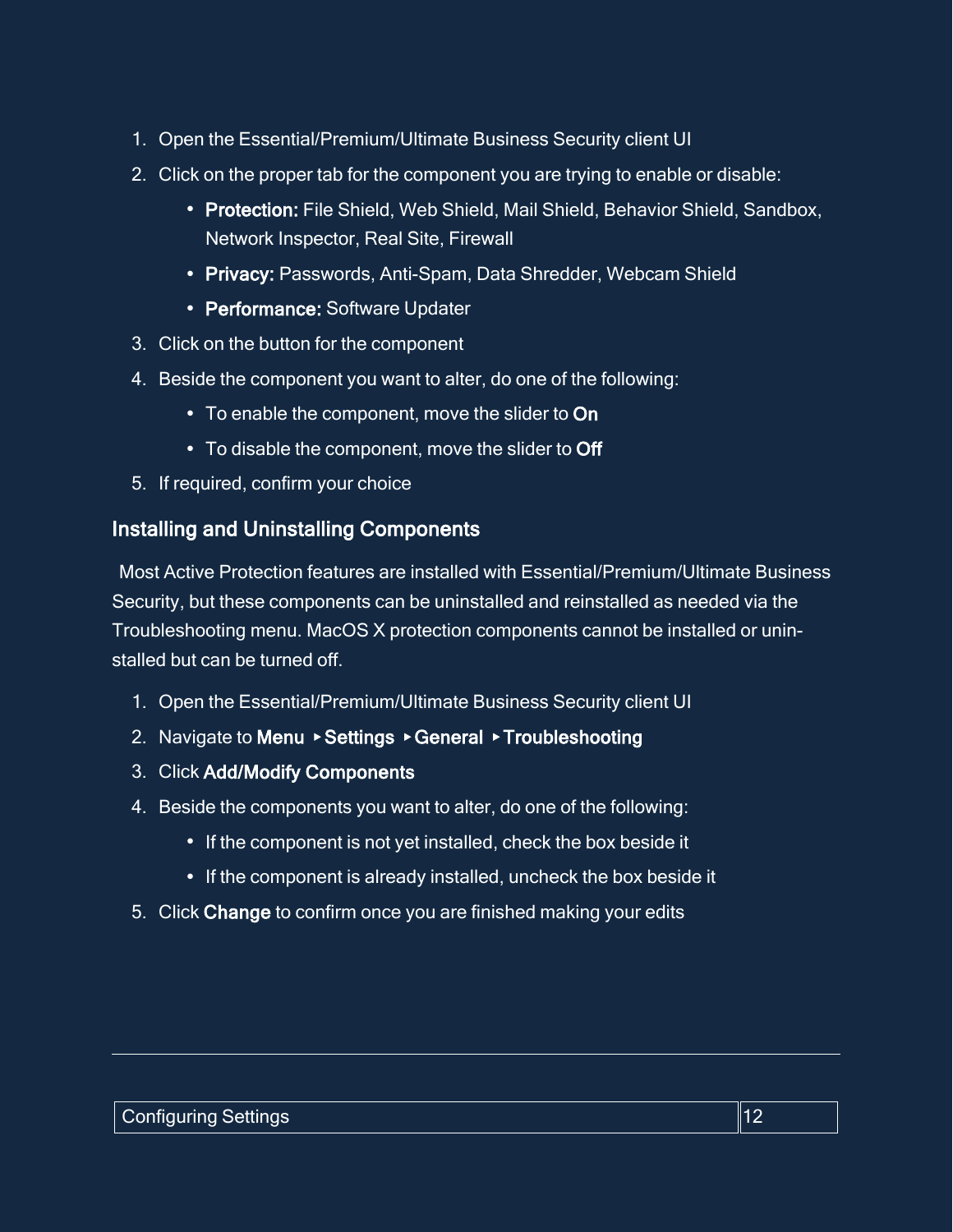<span id="page-12-0"></span>For more details on configuring the various components available in the settings of Essential/Premium/Ultimate Business Security, see [Configuring Settings in](https://businesshelp.avast.com/Content/ArticleLists/AfB_Antivirus/ConfiguringSettings.htm)  [Essential/Premium/Ultimate Business Security.](https://businesshelp.avast.com/Content/ArticleLists/AfB_Antivirus/ConfiguringSettings.htm)

# <span id="page-12-1"></span>Configuring Exclusions

# **Wildcards**

Many of the Shields and other components included in Essential/Premium/Ultimate Business Security, as well as the main Antivirus itself, enable you to configure exclusions or block specific paths. Wildcards help when you do not know the exact file path or file name of files you want to include or exclude, or if you want to indicate multiple files in one path. Not all file paths allow the use of wildcards.

| Character | Meaning                                                              |
|-----------|----------------------------------------------------------------------|
|           | Replaces a single character                                          |
| ?         | <b>For example:</b> ab?.html matches the files abc.html, abd.html,   |
|           | abe.html, etc. It will not match the file abc.htm.                   |
|           | Replaces zero or more characters                                     |
| $\star$   | <b>For example:</b> *mtl matches the files abc.html and d.html. *txt |
|           | matches the files abc.txt, x.txt, and xyztxt.                        |

# <span id="page-12-2"></span>**Exclusions**

You can configure exclusions that will propagate across all of the various Shields and components of Essential/Premium/Ultimate Business Security in the Exceptions tab of the Settings ▶ General page.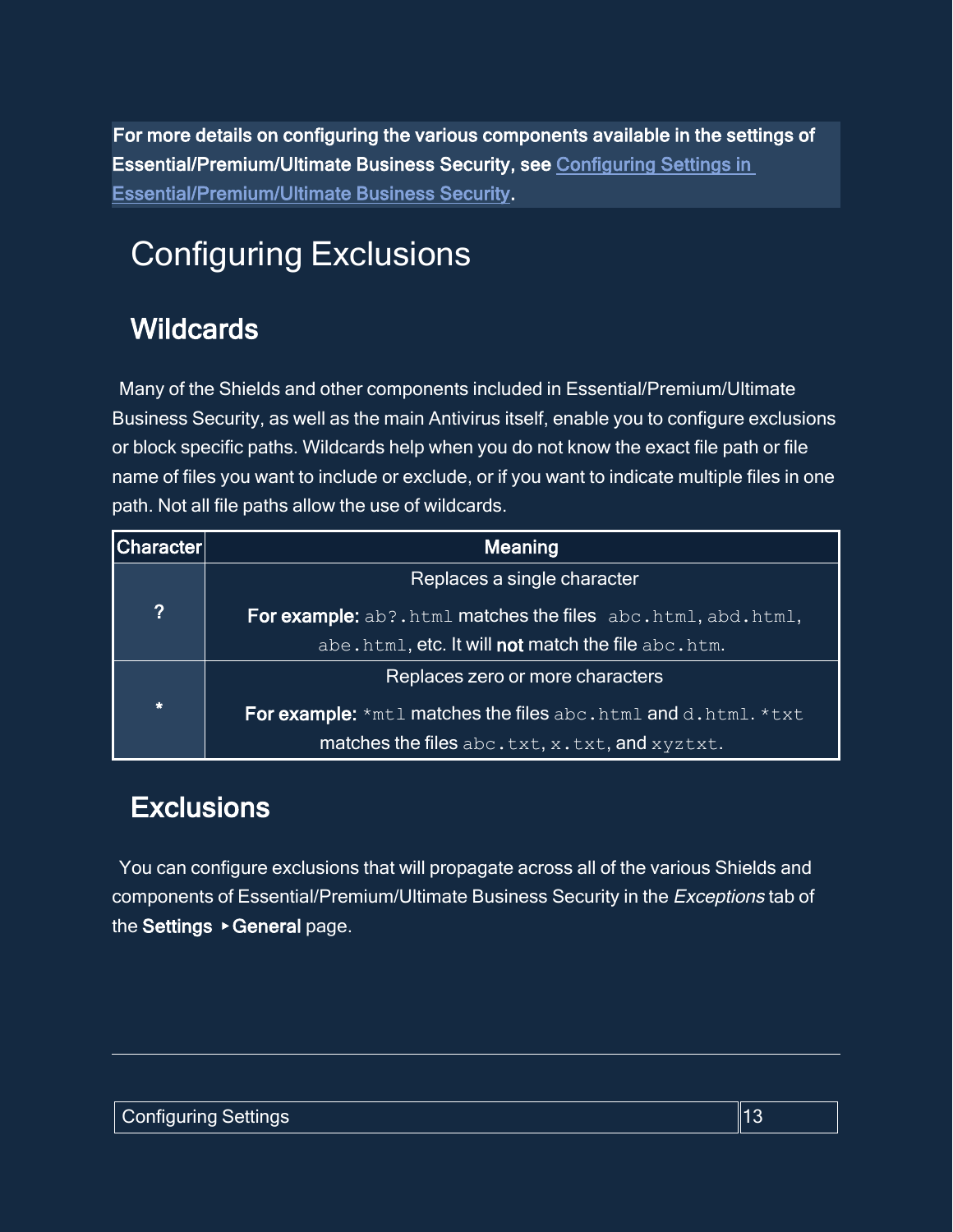# <span id="page-13-0"></span>Adding Exceptions

- 1. Open the Essential/Premium/Ultimate Business Security client UI
- 2. Click Menu in the top-right, then Settings
- 3. In the General ▸ Exceptions section, click Add Exception, then do one of the following:
	- Enter or browse to a file path you would like to exclude
	- Enter or browse to a folder path you would like to exclude
	- Enter a URL you would like to exclude
- <span id="page-13-1"></span>4. Click Add Exception when you are finished

# Configuring Automatic Updates

You can automatically update the virus definitions and Essential/Premium/Ultimate Business Security program version on your device(s) when new updates are available. You can also set your device(s) to update manually. For more information, see [Updating](https://businesshelp.avast.com/Content/Products/AfB_Antivirus/AntivirusManagement/UpdatingAvastBusinessAntivirus.htm) [Essential/Premium/Ultimate](https://businesshelp.avast.com/Content/Products/AfB_Antivirus/AntivirusManagement/UpdatingAvastBusinessAntivirus.htm) Business Security.

# <span id="page-13-2"></span>Configuring Automatic Updates

- 1. Click Menu in the top-right of the UI
- 2. Click Settings
- 3. In the General section, navigate to the Update tab
- 4. Beside the two Check for Updates buttons, click More options
- 5. Select Automatic Update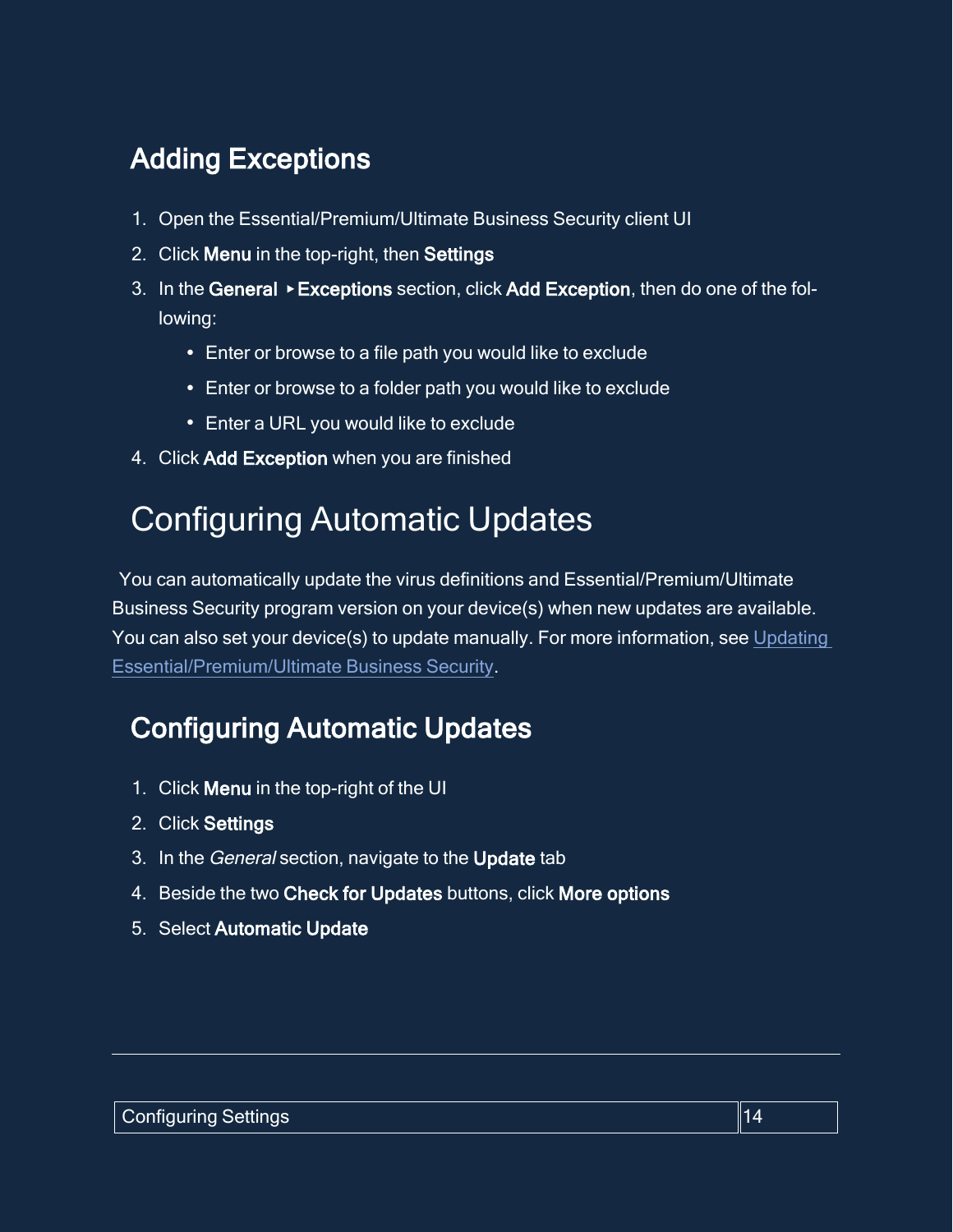# <span id="page-14-0"></span>Creating and Configuring Scans

You can configure the types of files and programs that are scanned by Essential/Premium/Ultimate Business Security in the Virus Scans settings. Therefore, the main details for what will be scanned are configured in the scan settings, while exclusions are configured in the General section.

# <span id="page-14-1"></span>Types of Scans

- Full Virus Scan–Run an in-depth scan of your system, checking all hard drives, rootkits, and auto-start programs
- Targeted Scan–Scans only the folders you select when you initiate the scan
- Explorer Scan–Performs a scan of folders or drives that you specify, but is only available in the Windows context menu when you right-click on a file, folder, or drive
- Boot-time Scan (MS Windows only)–Runs a scan when the device boots up

You can access the settings for the various scan types by clicking Menu ▸ Settings, then navigating to Protection ▸ Virus Scans.

### <span id="page-14-3"></span><span id="page-14-2"></span>Customizing Full Virus Scans

#### **Sensitivity**

You can determine the sensitivity of the scan by adjusting the scan sensitivity settings. The higher the sensitivity, the higher the protection and potential for false positive malware detections. Reducing the sensitivity reduces the chance of false positive detections, but may also reduce the effectiveness of the scans. Scan sensitivity can be adjusted to Medium, High, or Low sensitivity by dragging the slider.

Scan for potentially unwanted programs (PUPs): enables Avast to scan for programs that are stealthily downloaded with other programs and can perform unwanted activity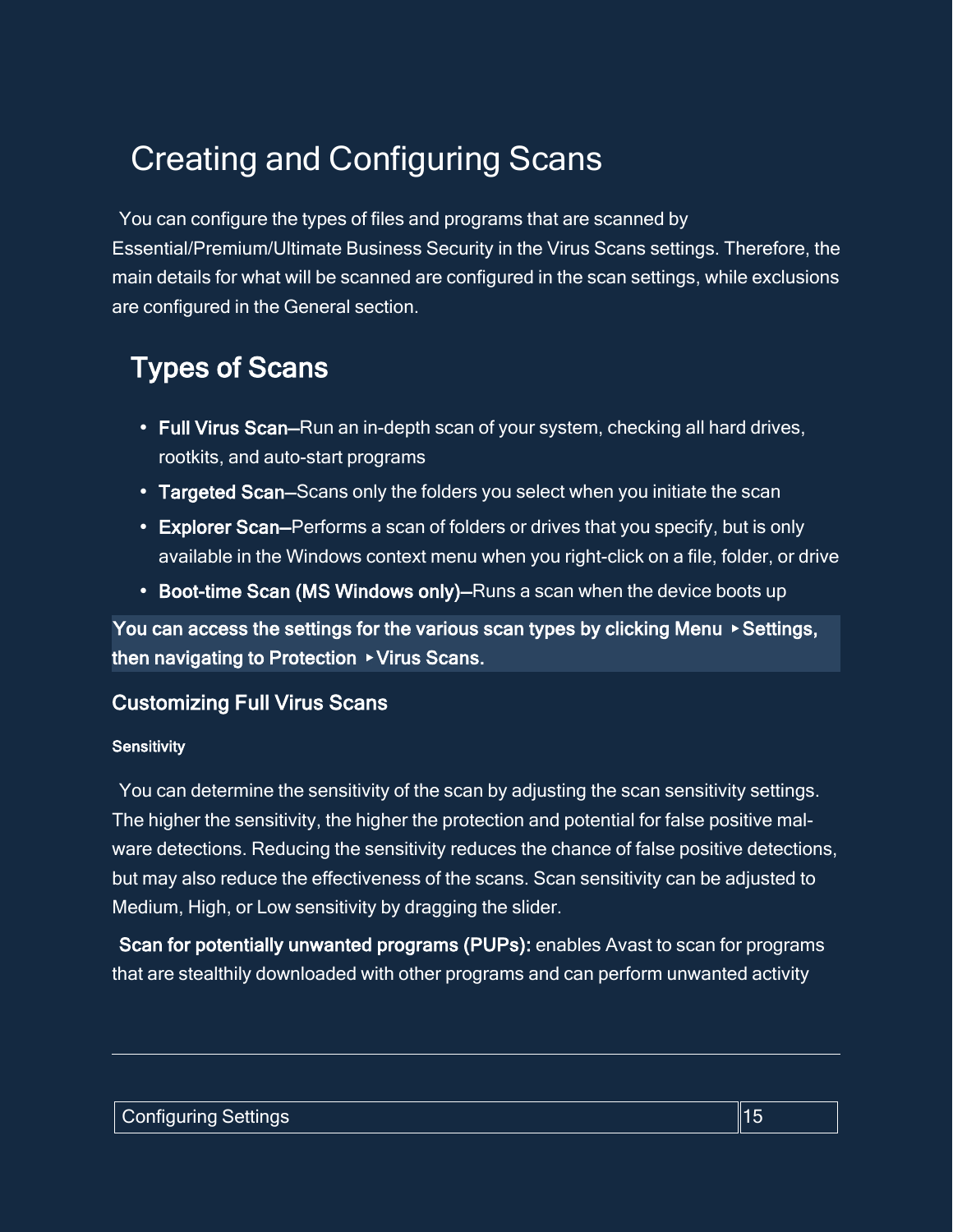Follow links during scan: enables Avast to scan other files used by the files being scanned for potentially harmful content

Test whole files (very slow for big files): enables Avast to scan entire files rather than only the parts typically affected by malicious code

Scan priority: determines how many resources can be utilized by Avast during the scan. Higher priority means a faster scan, but may slow down other processes on the device

#### <span id="page-15-0"></span>Scan Areas

Select or tick the boxes beside the listed areas to include them in your scan. The main area options are:

- All harddisks: enables Avast to scan all hard drives on your PC
- System drive: the options in this section apply to data that is stored on physical devices such as hard drives and USB sticks

The following options for scanning will be applied to the area specified above.

All removable media: enables Avast to scan applications that launch automatically when you insert a USB or other removable device into your PC

Rootkits: enables Avast to scan for hidden threats in the system

UEFI BIOS: enables Avast to scan the main firmware interfaces during boot-up

CD-ROM & DVD drives: enables Avast to scan CD and DVD drives for malicious content

Modules loaded in memory: enables Avast to scan applications and processes that launch after system startup or run in the background

#### <span id="page-15-1"></span>Packers and Archives

In the Packers and Archives section you can specify the compressed file types that you want Avast to unpack during the scan.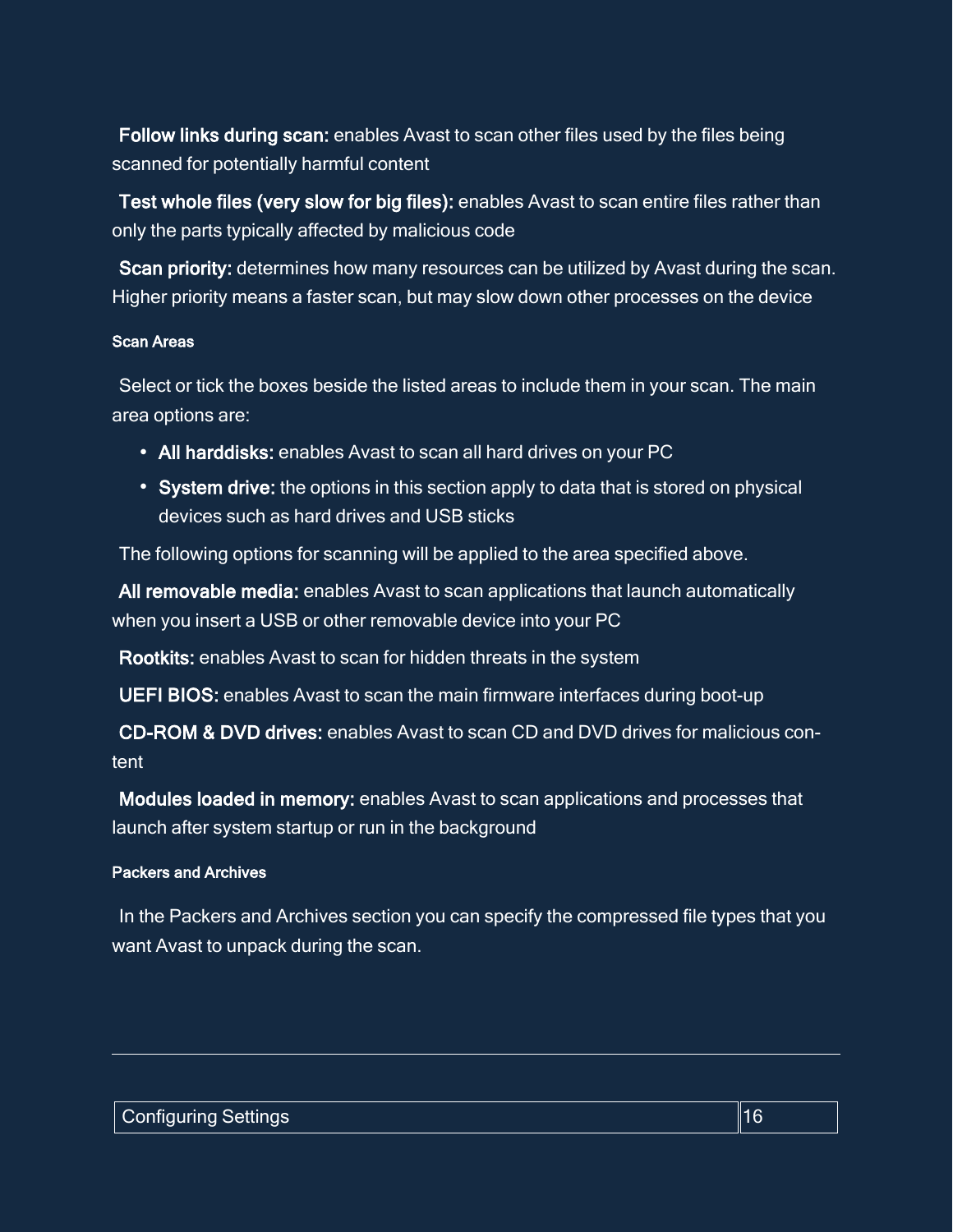- Scan only common installers: scans the contents of executable files utilized when installing applications
- Scan all archives: scans all archive file contents, which may slow down the scan considerably
- <span id="page-16-0"></span>• Don't scan archives: disables Avast from scanning archive files

#### File Types

Specify the file types that are prioritized when scanning your PC for malware:

- Content based types (slow): scans files that are typically most vulnerable to malware attacks
- Name extension based types (fast): scans files with only risky extensions, such as .exe, .com, .bat
- Scan all files (very slow): scans all files on your PC for malware

Perform automatic actions during this scan: enable this option and define the automatic action when an infected file is found:

- Fix automatically: enables Avast to repair the infected file. If repair is not possible, the file is moved to the Virus Chest, and if that fails the file is deleted
- Move file to Virus Chest: the infected file will not be repaired automatically, but will be moved to the Virus Chest
- Delete File: Avast will not try to repair the infected file or move it to the Virus Chest, instead the file will be deleted automatically

Shut down computer after scan finishes: enables Avast to shut down your computer after the scan completes

Generate report file: enables Avast to create and store a report file automatically. The report file location is listed beneath this option.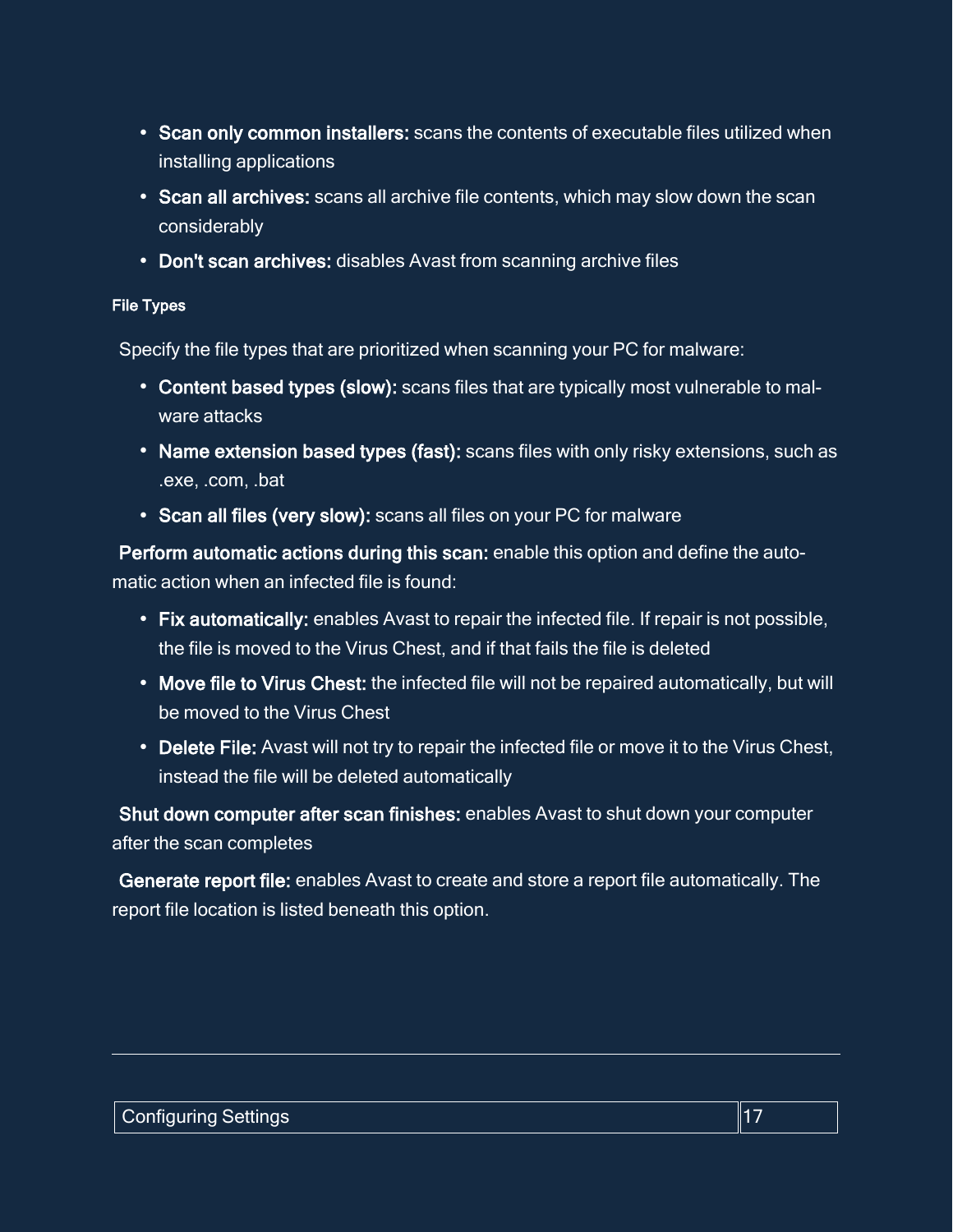#### <span id="page-17-0"></span>**Exceptions**

Although it is not recommended to exclude any files or folders from a scan, you can define certain exceptions to temporarily exclude particular files or folders from a scan for troubleshooting purposes. At the bottom of the scan settings page, click View exceptions. From there you can follow the steps in [Configuring Exclusions](#page-12-0).

### <span id="page-17-2"></span><span id="page-17-1"></span>Customizing Targeted Scans

#### **Sensitivity**

You can determine the sensitivity of the scan by adjusting the scan sensitivity settings. The higher the sensitivity, the higher the protection and potential for false positive malware detections. Reducing the sensitivity reduces the chance of false positive detections, but may also reduce the effectiveness of the scans. Scan sensitivity can be adjusted to Medium, High, or Low sensitivity by dragging the slider.

Scan for potentially unwanted programs (PUPs): enables Avast to scan for programs that are stealthily downloaded with other programs and can perform unwanted activity

Follow links during scan: enables Avast to scan other files used by the files being scanned for potentially harmful content

Test whole files (very slow for big files): enables Avast to scan entire files rather than only the parts typically affected by malicious code

Scan priority: determines how many resources can be utilized by Avast during the scan. Higher priority means a faster scan, but may slow down other processes on the device

#### <span id="page-17-3"></span>Packers and Archives

In the Packers and Archives section you can specify the compressed file types that you want Avast to unpack during the scan.

• Scan only common installers: scans the contents of executable files utilized when installing applications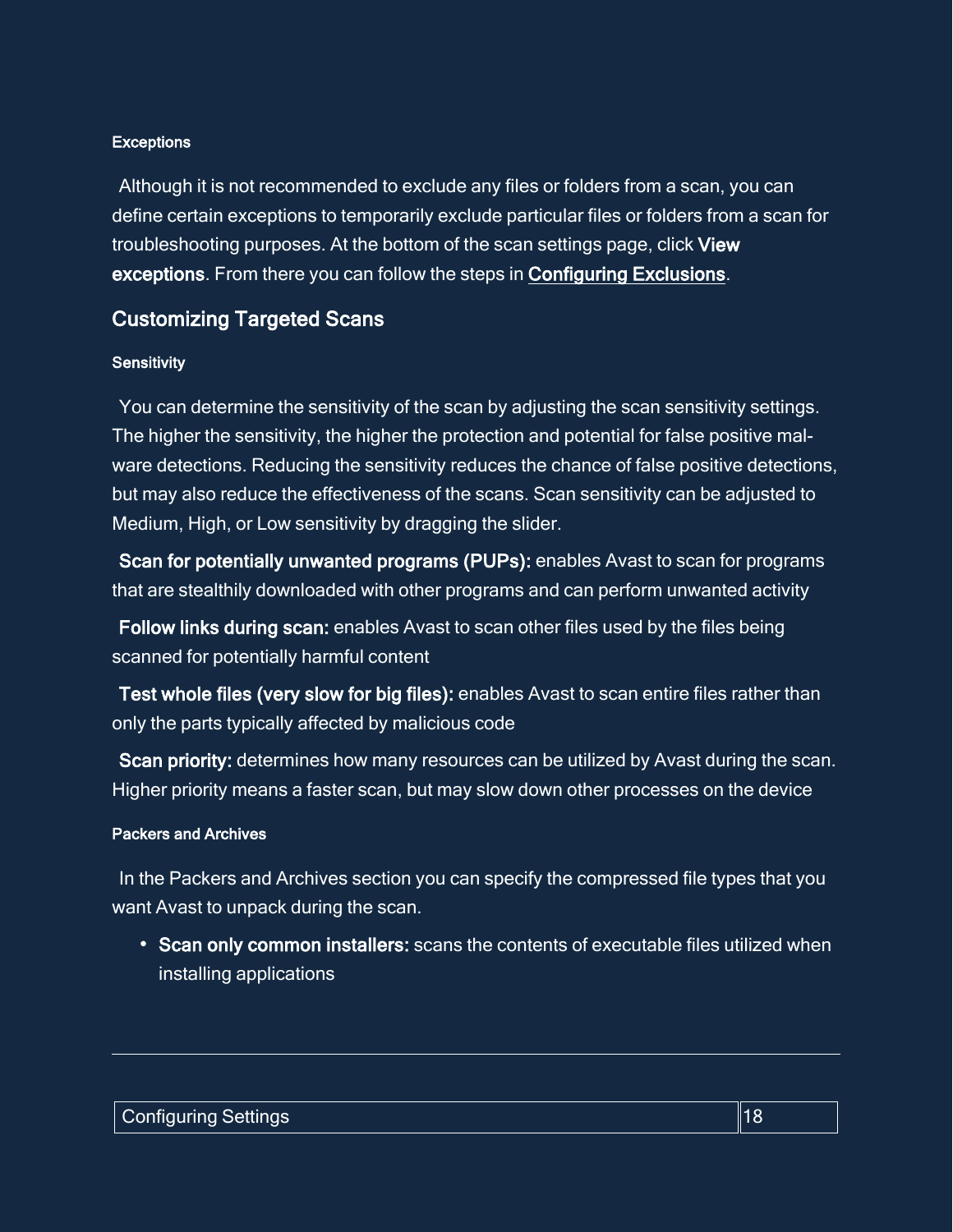- Scan all archives: scans all archive file contents, which may slow down the scan considerably
- <span id="page-18-0"></span>• Don't scan archives: disables Avast from scanning archive files

#### File Types

Specify the file types that are prioritized when scanning your PC for malware:

- Content based types (slow): scans files that are typically most vulnerable to malware attacks
- Name extension based types (fast): scans files with only risky extensions, such as .exe, .com, .bat
- Scan all files (very slow): scans all files on your PC for malware

Perform automatic actions during this scan: enable this option and define the automatic action when an infected file is found:

- Fix automatically: enables Avast to repair the infected file. If repair is not possible, the file is moved to the Virus Chest, and if that fails the file is deleted
- Move file to Virus Chest: the infected file will not be repaired automatically, but will be moved to the Virus Chest
- Delete File: Avast will not try to repair the infected file or move it to the Virus Chest, instead the file will be deleted automatically

Shut down computer after scan finishes: enables Avast to shut down your computer after the scan completes

Generate report file: enables Avast to create and store a report file automatically. The report file location is listed beneath this option.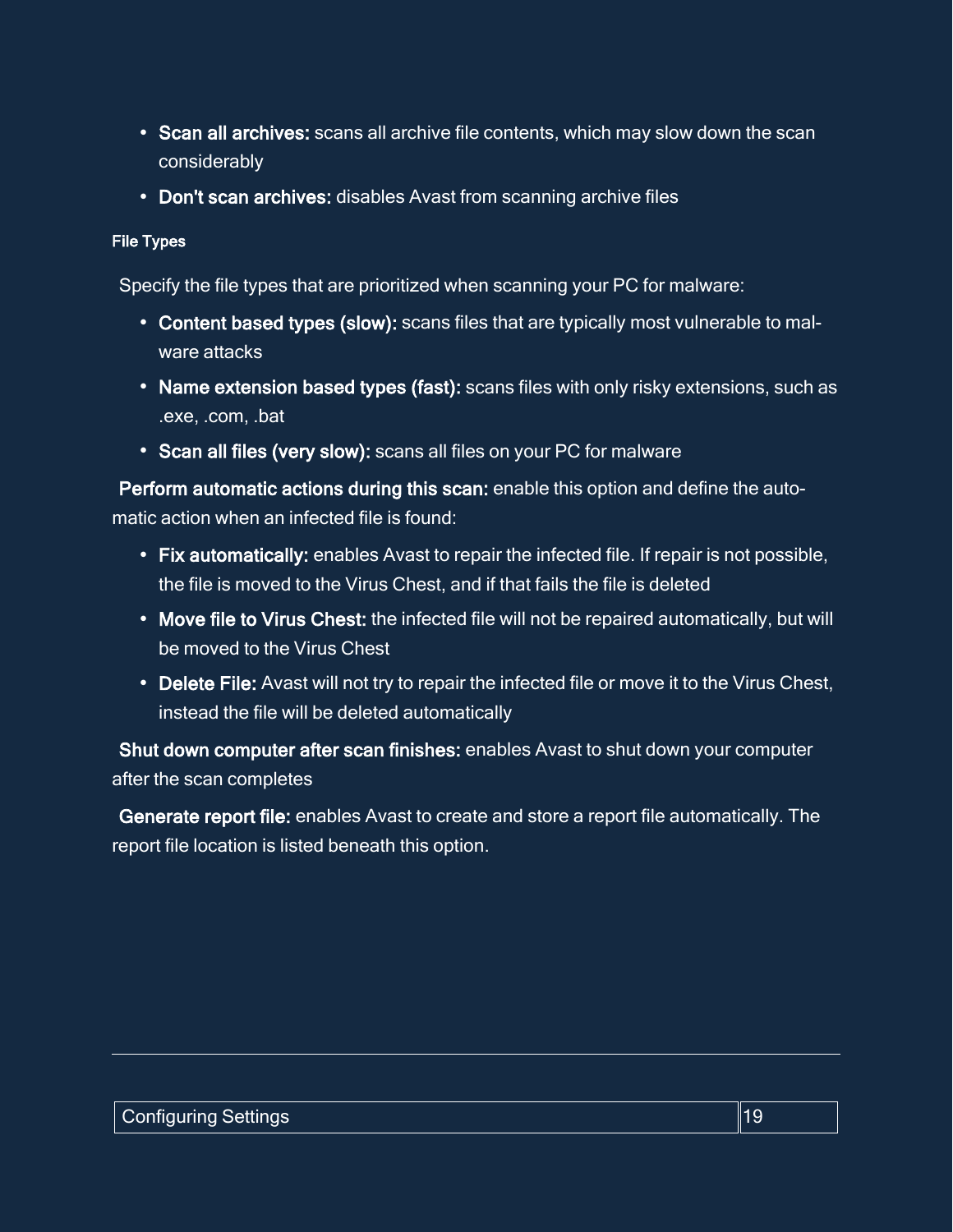# <span id="page-19-1"></span><span id="page-19-0"></span>Customizing Explorer Scans

#### **Sensitivity**

You can determine the sensitivity of the scan by adjusting the scan sensitivity settings. The higher the sensitivity, the higher the protection and potential for false positive malware detections. Reducing the sensitivity reduces the chance of false positive detections, but may also reduce the effectiveness of the scans. Scan sensitivity can be adjusted to Medium, High, or Low sensitivity by dragging the slider.

Scan for potentially unwanted programs (PUPs): enables Avast to scan for programs that are stealthily downloaded with other programs and can perform unwanted activity

Follow links during scan: enables Avast to scan other files used by the files being scanned for potentially harmful content

Test whole files (very slow for big files): enables Avast to scan entire files rather than only the parts typically affected by malicious code

Scan priority: determines how many resources can be utilized by Avast during the scan. Higher priority means a faster scan, but may slow down other processes on the device

#### <span id="page-19-2"></span>Packers and Archives

In the Packers and Archives section you can specify the compressed file types that you want Avast to unpack during the scan.

- Scan only common installers: scans the contents of executable files utilized when installing applications
- Scan all archives: scans all archive file contents, which may slow down the scan considerably
- <span id="page-19-3"></span>• Don't scan archives: disables Avast from scanning archive files

#### File Types

Specify the file types that are prioritized when scanning your PC for malware: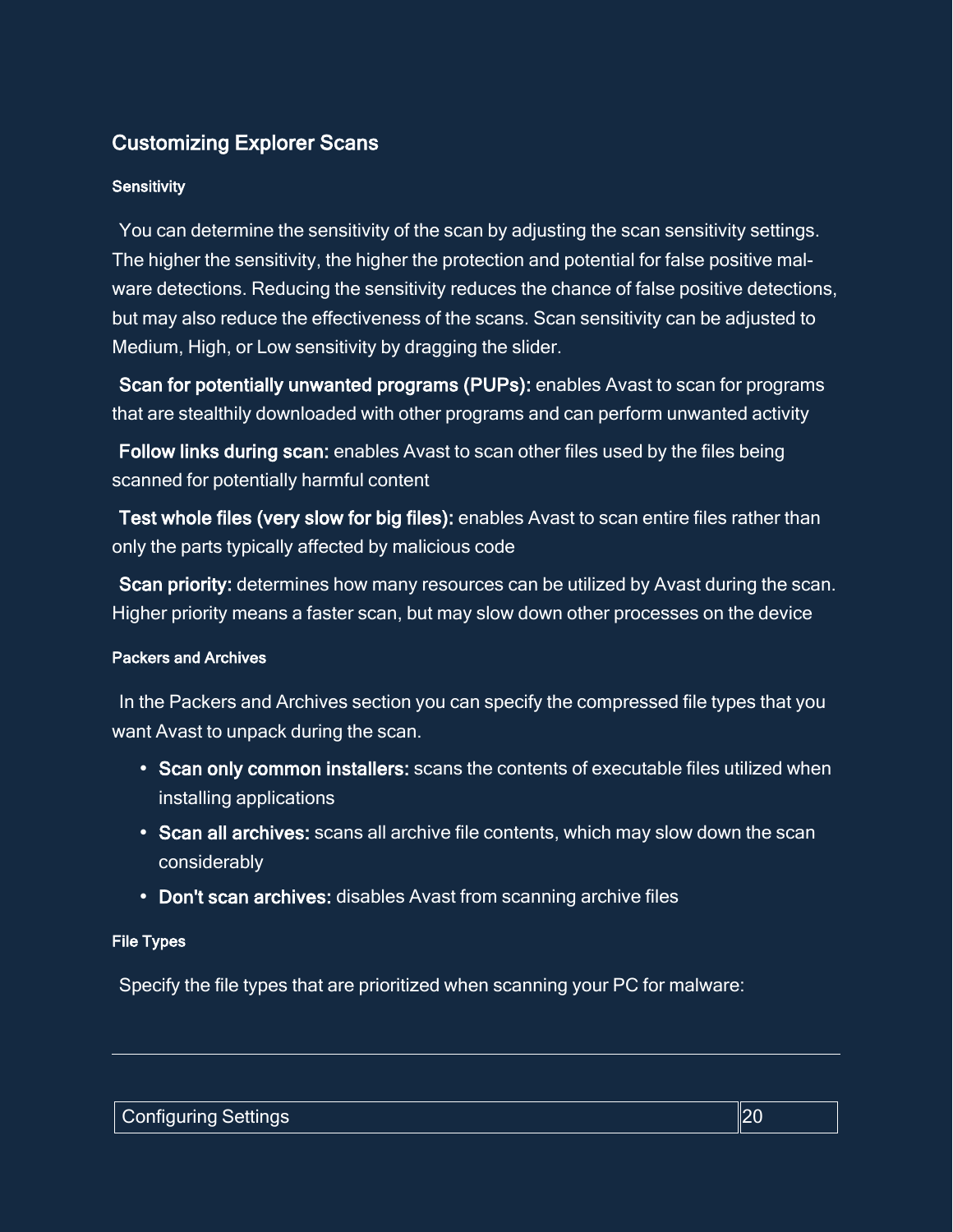- Content based types (slow): scans files that are typically most vulnerable to malware attacks
- Name extension based types (fast): scans files with only risky extensions, such as .exe, .com, .bat
- Scan all files (very slow): scans all files on your PC for malware

Perform automatic actions during this scan: enable this option and define the automatic action when an infected file is found:

- Fix automatically: enables Avast to repair the infected file. If repair is not possible, the file is moved to the Virus Chest, and if that fails the file is deleted
- Move file to Virus Chest: the infected file will not be repaired automatically, but will be moved to the Virus Chest
- Delete File: Avast will not try to repair the infected file or move it to the Virus Chest, instead the file will be deleted automatically

Shut down computer after scan finishes: enables Avast to shut down your computer after the scan completes

Generate report file: enables Avast to create and store a report file automatically. The report file location is listed beneath this option.

# <span id="page-20-1"></span><span id="page-20-0"></span>Customizing Boot-time Scans

#### **Sensitivity**

You can determine the sensitivity of the scan by adjusting the scan sensitivity settings. The higher the sensitivity, the higher the protection and potential for false positive malware detections. Reducing the sensitivity reduces the chance of false positive detections, but may also reduce the effectiveness of the scans. Scan sensitivity can be adjusted to Medium, High, or Low sensitivity by dragging the slider.

Scan for potentially unwanted programs (PUPs): enables Avast to scan for programs that are stealthily downloaded with other programs and can perform unwanted activity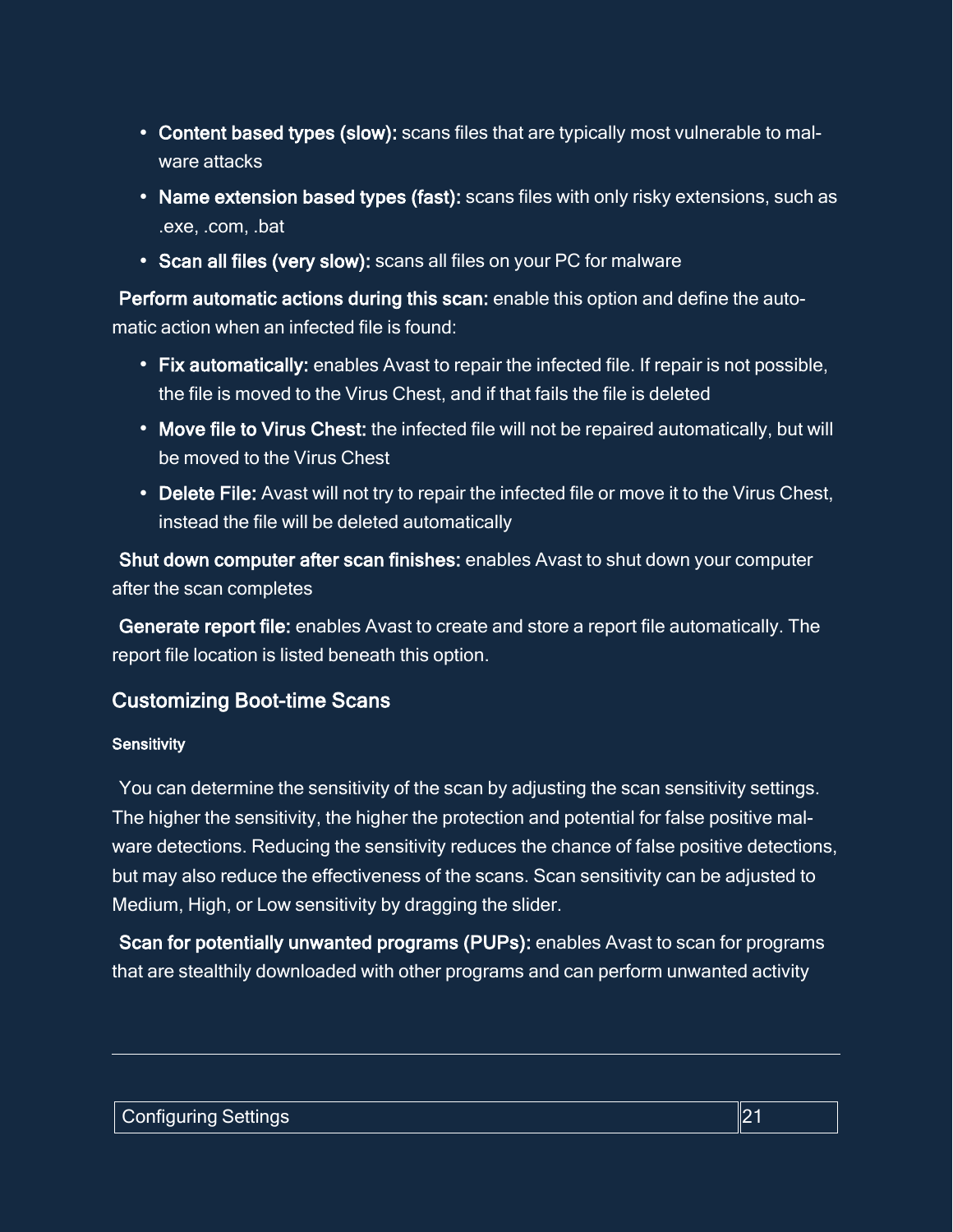Unpack archive files: enables Avast to extract ('unpack') files and folders from archives for scanning

#### <span id="page-21-0"></span>Scan Areas

Select or tick the boxes beside the listed areas to include them in your scan. The main area options are:

- All harddisks: enables Avast to scan all hard drives on your PC
- System drive: the options in this section apply to data that is stored on physical devices such as hard drives and USB sticks

The following options for scanning will be applied to the area specified above.

Auto start programs: enables Avast to check all auto-start programs

Perform automatic actions during this scan: enable this option and define the automatic action when an infected file is found:

- Fix automatically: enables Avast to repair the infected file. If repair is not possible, the file is moved to the Virus Chest, and if that fails the file is deleted
- Move file to Virus Chest: the infected file will not be repaired automatically, but will be moved to the Virus Chest
- Delete File: Avast will not try to repair the infected file or move it to the Virus Chest, instead the file will be deleted automatically

There are many more features and options available in Essential/Premium/Ultimate Business Security. For more information, please see our Knowledge Base at <https://businesshelp.avast.com/>.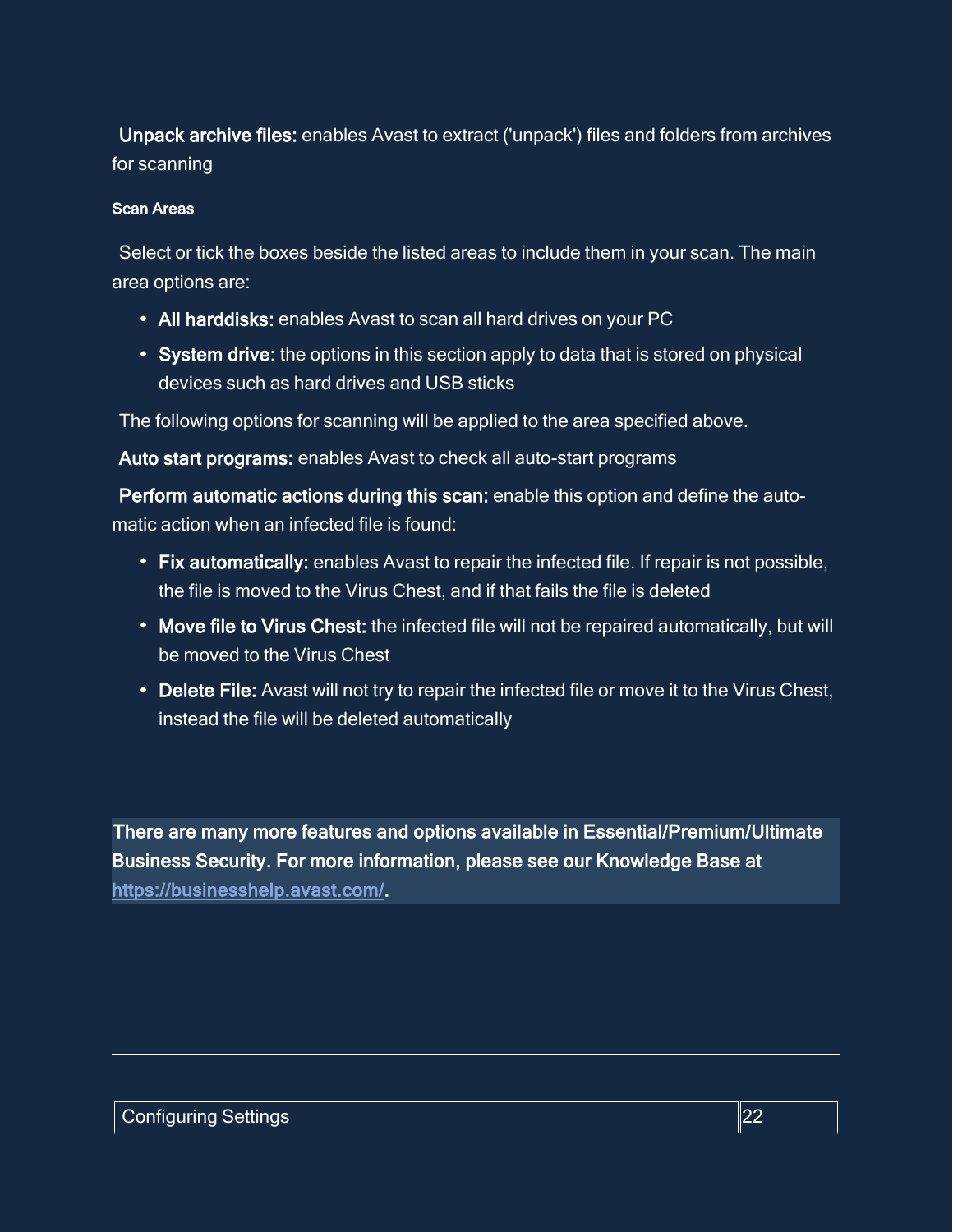# <span id="page-22-0"></span>**Glossary**

### A

# Anti-spam

Antivirus component designed to scan outgoing and incoming emails for threats.

### **Antivirus**

A service which keeps devices safe from viruses and other threats. Requires regular virus definition updates to be effective.

#### av

A service which keeps devices safe from viruses and other threats. Requires regular virus definition updates to be effective.

## AVG Business Antivirus

A service which keeps devices safe from viruses and other threats. Requires regular virus definition updates to be effective.

#### D

### **Device**

Personal computers, laptops, or server devices you would like to add to your network.

### E

# Essential/Premium/Ultimate Business Security

A service which keeps devices safe from viruses and other threats. Requires regular virus definition updates to be effective.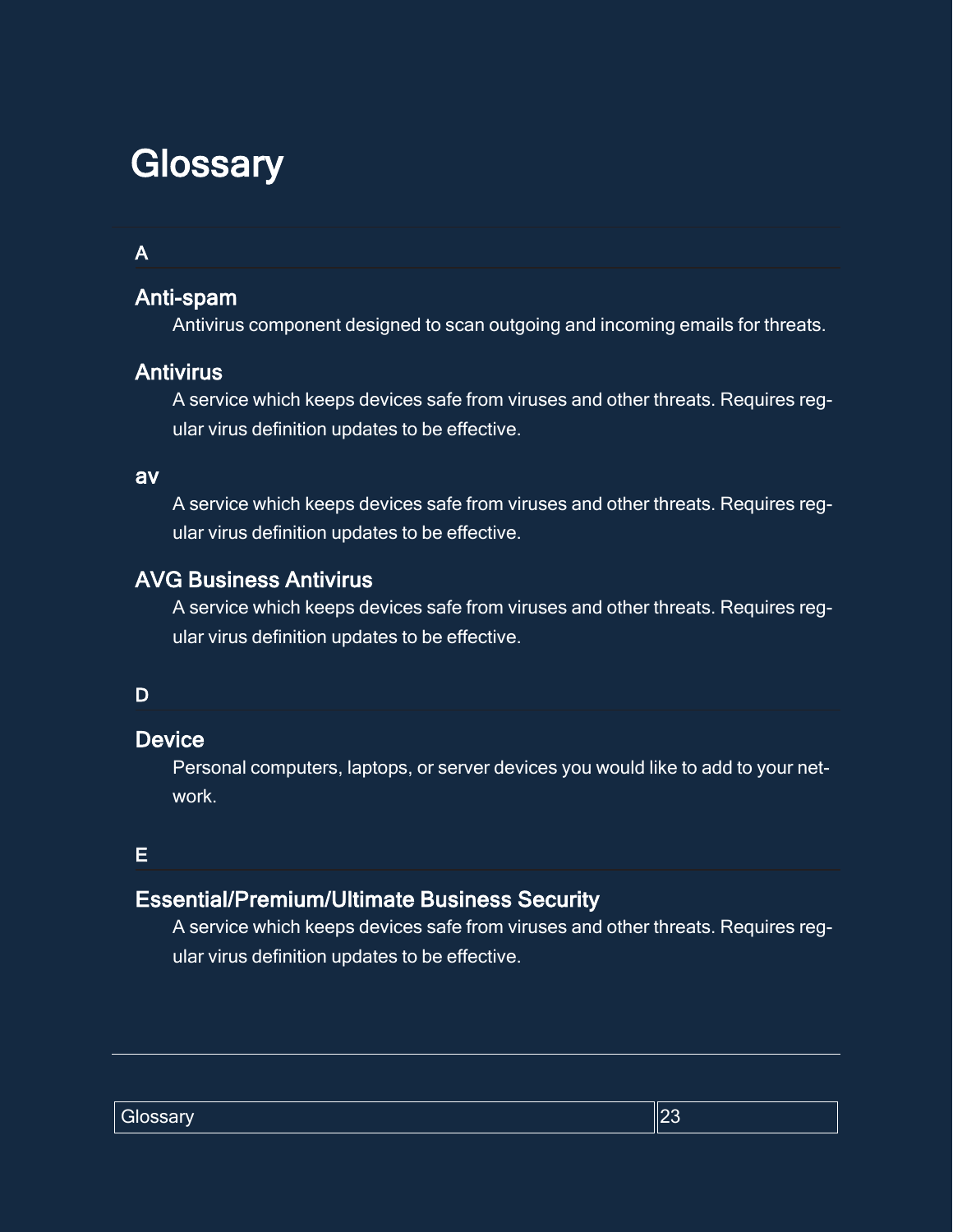## **Exception**

Individual or uncategorized websites, files, etc allowed or blocked by Antivirus.

## **Exclusion**

Individual or uncategorized websites, files, etc allowed or blocked by Antivirus.

### F

### **Firewall**

Antivirus component which scans all outgoing and incoming traffic to a device for threats.

# G

# **Group**

Organizational structure used for managing numbers of devices on a network. Your Console comes with a default group which can be renamed, but cannot not be deleted.

### L

### License

The type of subscription you have for a specific, paid Avast or AVG product.

# Local Update Server

Device(s) in your network designated by your Console to download, deploy to, or scan other networked machines.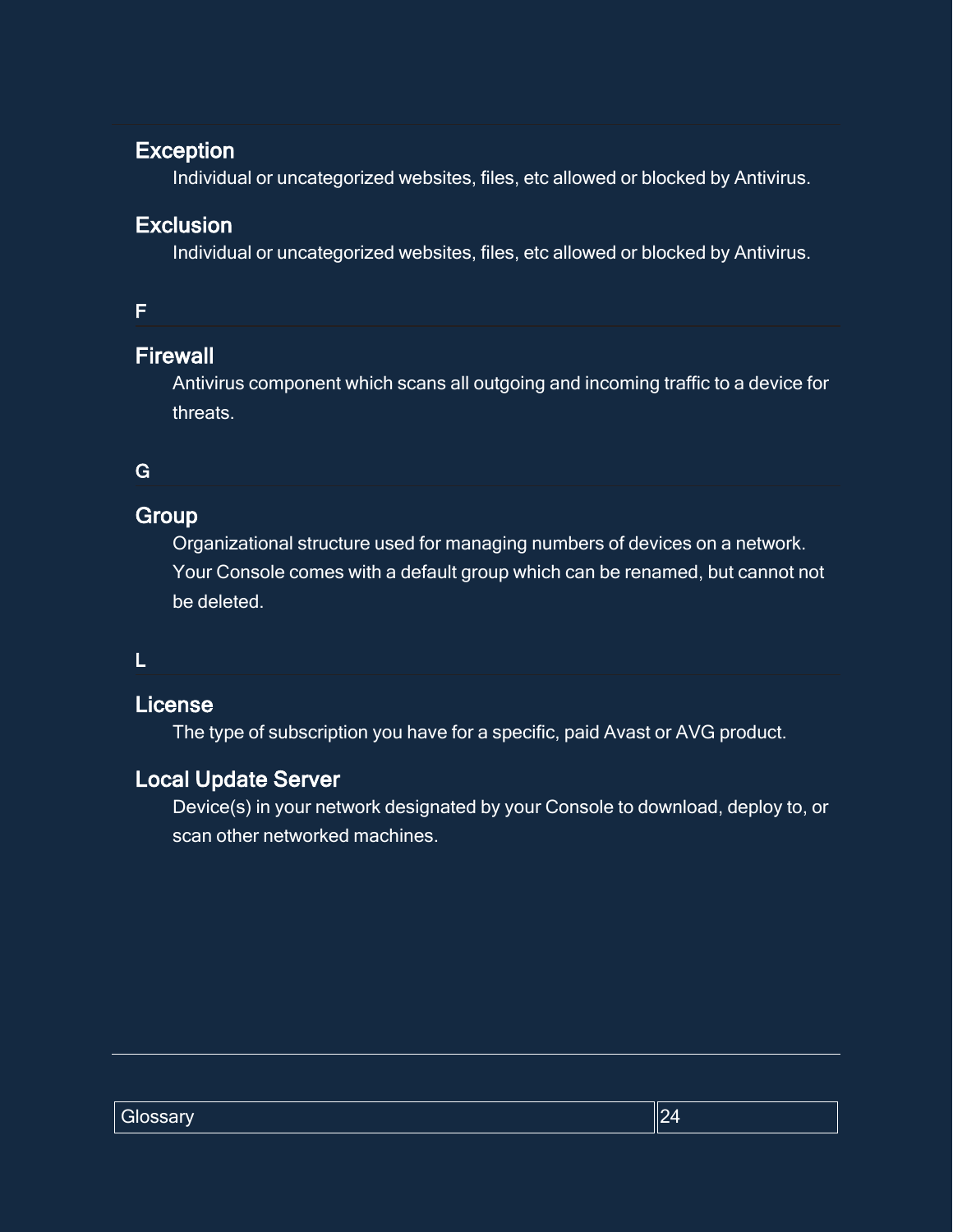## Master Agent

Device(s) in your network designated by your Console to download, deploy to, or scan other networked machines.

#### P

# **Policy**

A set of settings applied to device(s) from your Console to automate client-side Antivirus processes.

## Potentially Unwanted Program

Programs which sometimes act similarly to malware or spyware, usually installed as part of another installation.

#### PUP

Programs which sometimes act similarly to malware or spyware, usually installed as part of another installation.

#### Q

#### **Quarantine**

Component of Antivirus which quarantines potentially infected files until it has been determined that it is safe to permanently delete them, either manually or according to a schedule.

### R

### Remote Deployment

Method of installing Antivirus from your Console to all chosen devices on the local network, only available when a device on the network already has Antivirus